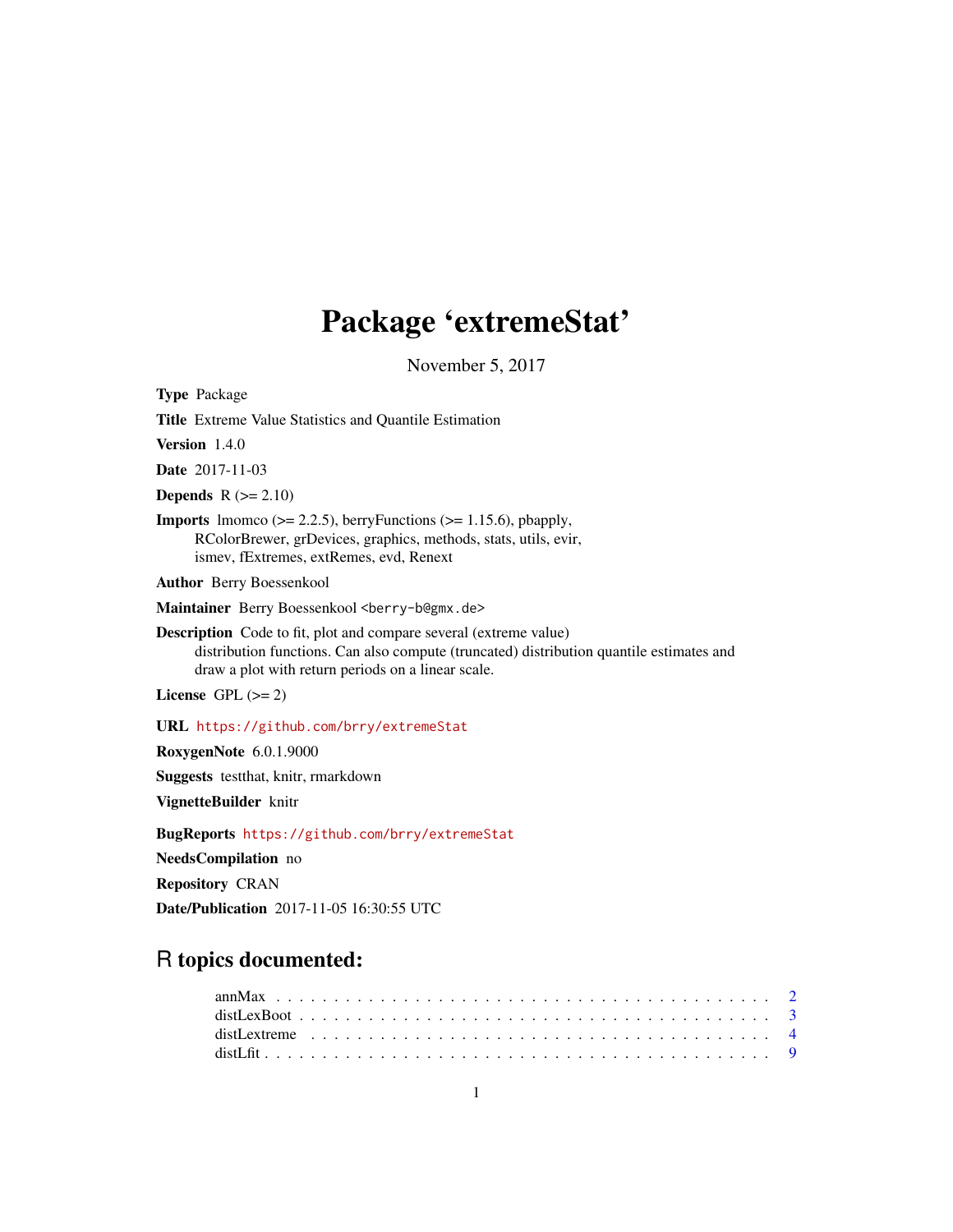#### 2 ann  $Max$

| Index |                | 34 |
|-------|----------------|----|
|       |                |    |
|       |                |    |
|       |                |    |
|       |                |    |
|       |                |    |
|       |                |    |
|       |                |    |
|       |                |    |
|       |                |    |
|       | $plotLexBoost$ |    |
|       |                |    |
|       |                |    |
|       |                |    |

annMax *annual discharge maxima (streamflow)*

#### Description

Annual discharge maxima of a stream in Austria called Griesler or Fuschler Ache, at the measurement station (gauge) near St. Lorenz, catchment area ca 100 km^2. Extracted from the time series 1976-2010 with a resolution of 15 Minutes.

#### Format

num [1:35] 61.5 77 37 69.3 75.6 74.9 43.7 50.8 55.6 84.1 ...

#### Source

Hydrographische Dienste Oberoesterreich und Salzburg, analyzed by package author (<br/>berry-b@gmx.de>)

```
data(annMax)
str(annMax)
str(annMax)
plot(1976:2010, annMax, type="l", las=1, main="annMax dataset from Austria")
# Moving Average with different window widths:
berryFunctions::movAvLines(annMax, x=1976:2010, lwd=3, alpha=0.7)
```
<span id="page-1-0"></span>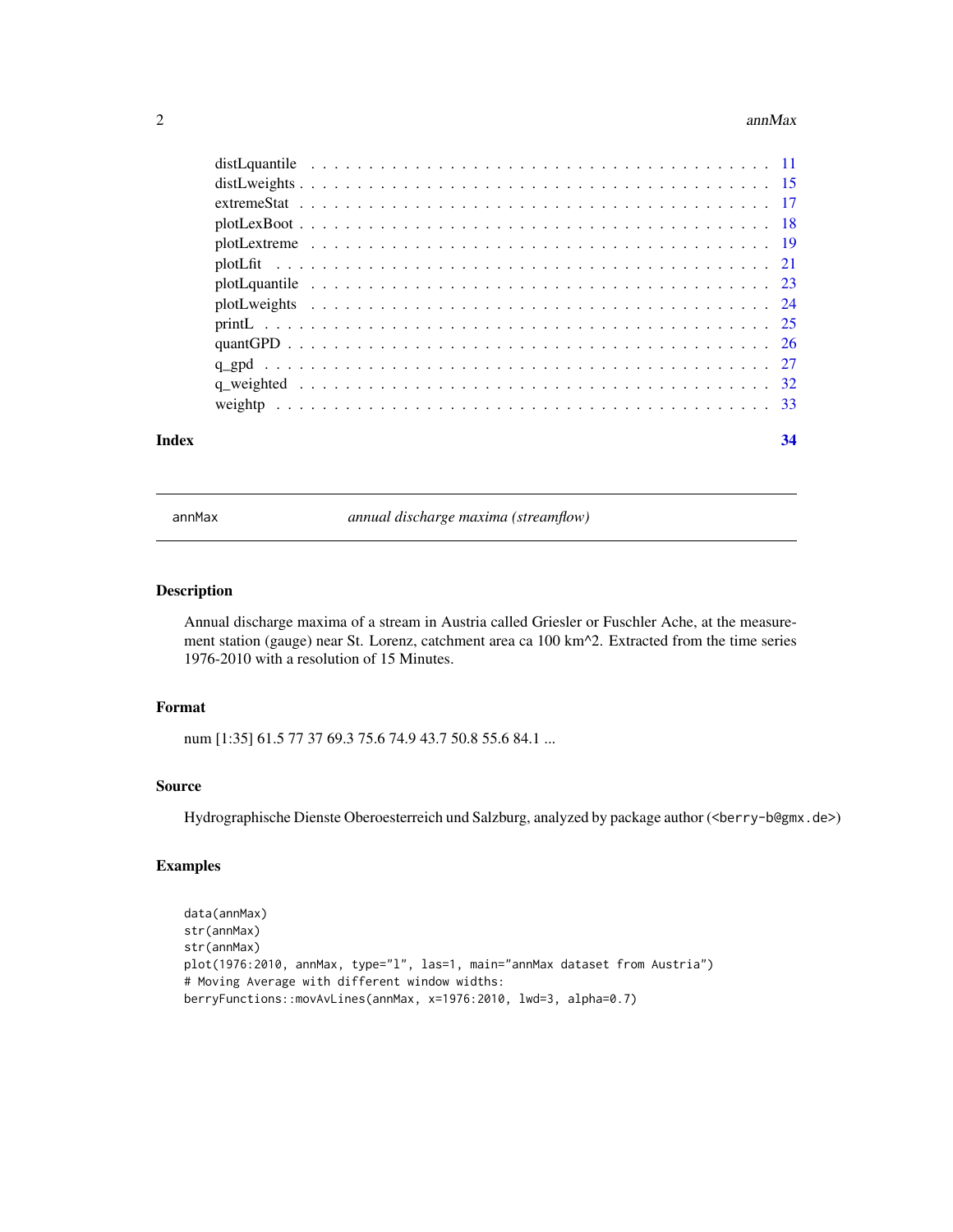<span id="page-2-1"></span><span id="page-2-0"></span>

Calculates and plots bootstrap uncertainty intervals for [plotLextreme](#page-18-1).

#### Usage

```
distLexBoot(dlf, nbest = 3, selection = NULL, n = 100, prop = 0.8,
  conf.lev = 0.95, RPs = NULL, log = TRUE, progbars = TRUE,
  quiet = FALSE)
```
#### Arguments

| $d$ lf     | dlf object, as returned by distLextreme                                                                                                                      |
|------------|--------------------------------------------------------------------------------------------------------------------------------------------------------------|
| nbest      | Number of best fitted distribution functions in dlf for which bootstrapping is to<br>be done. Overridden by selection. DEFAULT: 3                            |
| selection  | Character vector with distribution function names to be used. Suggested to keep<br>this low. DEFAULT: NULL                                                   |
| n          | Number of subsamples to be processed (computing time increases extraordinar-<br>ily). DEFAULT: 100                                                           |
| prop       | Proportion of sample to be used in each run. DEFAULT: 0.8                                                                                                    |
| conf.lev   | Confidence level (Proportion of subsamples within 'confidence interval'). Quan-<br>tiles extracted from this value are passed to quantileMean. DEFAULT: 0.95 |
| <b>RPs</b> | Return Period vector, by default calculated internally based on value of log.<br><b>DEFAULT: NULL</b>                                                        |
| log        | RPs suitable for plot on a logarithmic axis? DEFAULT: TRUE                                                                                                   |
| progbars   | Show progress bar for Monte Carlo simulation? DEFAULT: TRUE                                                                                                  |
| quiet      | Logical: suppress messages? See distLquantile. DEFAULT: FALSE                                                                                                |
|            |                                                                                                                                                              |

#### Details

Has not been thoroughly tested yet. Bootstrapping defaults can probably be improved.

#### Value

invisible dlf object, see [printL](#page-24-1). Additional elements are: exBootCL (confidence level), exBootRPs (x values for plot) exBootSim (all simulation results) and exBootCI (aggregated into CI band). The last two are each a list with a matrix (return levels)

#### Author(s)

Berry Boessenkool, <berry-b@gmx.de>, Sept 2015 + Dec 2016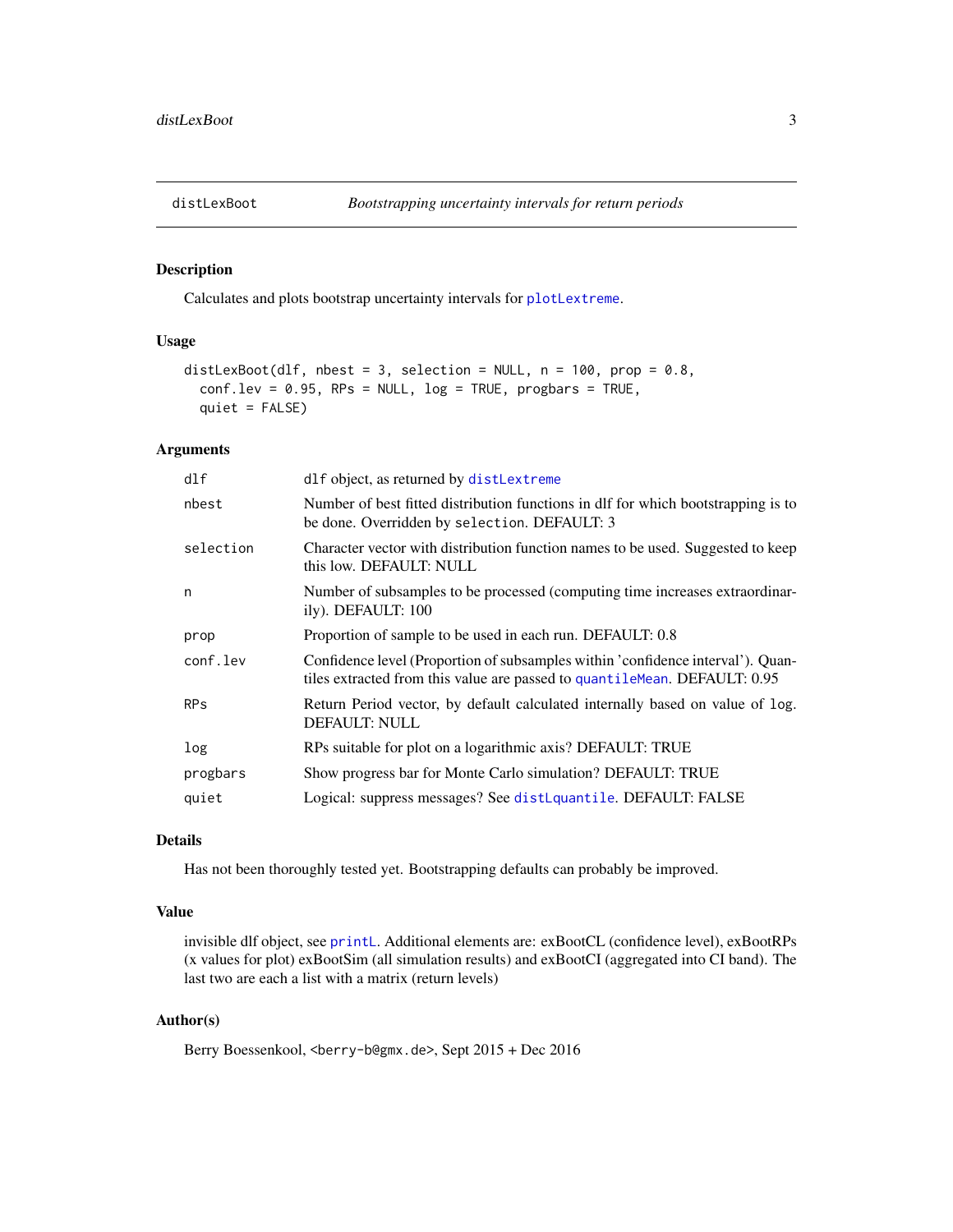#### See Also

[plotLexBoot](#page-17-1), [distLextreme](#page-3-1)

#### Examples

```
data(annMax)
dlf <- distLextreme(annMax, selection=c("wak","gum","gev","nor"))
dlfB <- distLexBoot(dlf, nbest=4, conf.lev=0.5, n=10) # n low for quick example tests
plotLexBoot(dlfB)
```
<span id="page-3-1"></span>distLextreme *Extreme value stats*

#### Description

Extreme value statistics for flood risk estimation. Input: vector with annual discharge maxima (or all observations for POT approach). Output: discharge estimates for given return periods, parameters of several distributions (fit based on L-moments), quality of fits, plot with linear/logarithmic axis. (plotting positions by Weibull and Gringorton).

#### Usage

distLextreme(dat = NULL, dlf = NULL, RPs =  $c(2, 5, 10, 20, 50)$ , npy = 1, truncate =  $0$ , quiet = FALSE, ...)

#### Arguments

| dat        | Vector with either (for Block Maxima Approach) extreme values like annual<br>discharge maxima or (for Peak Over Threshold approach) all values in time-<br>series. Ignored if dlf is given. DEFAULT: NULL               |
|------------|-------------------------------------------------------------------------------------------------------------------------------------------------------------------------------------------------------------------------|
| dlf        | List as returned by distLfit. See also distLquantile. Overrides dat! DE-<br><b>FAULT: NULL</b>                                                                                                                          |
| <b>RPs</b> | Return Periods (in years) for which discharge is estimated. DEFAULT: c(2,5,10,20,50)                                                                                                                                    |
| npy        | Number of observations per year. Leave npy=1 if you use annual block maxima<br>(and leave truncate at 0). If you use a POT approach (see vignette and examples<br>below) e.g. on daily data, use npy=365.24. DEFAULT: 1 |
| truncate   | Truncated proportion to determine POT threshold, see distLquantile. DE-<br><b>FAULT: 0</b>                                                                                                                              |
| quiet      | Suppress notes and progbars? DEFAULT: FALSE                                                                                                                                                                             |
| .          | Further arguments passed to distLquantile like truncate, selection, time, prog-<br><b>bars</b>                                                                                                                          |

<span id="page-3-0"></span>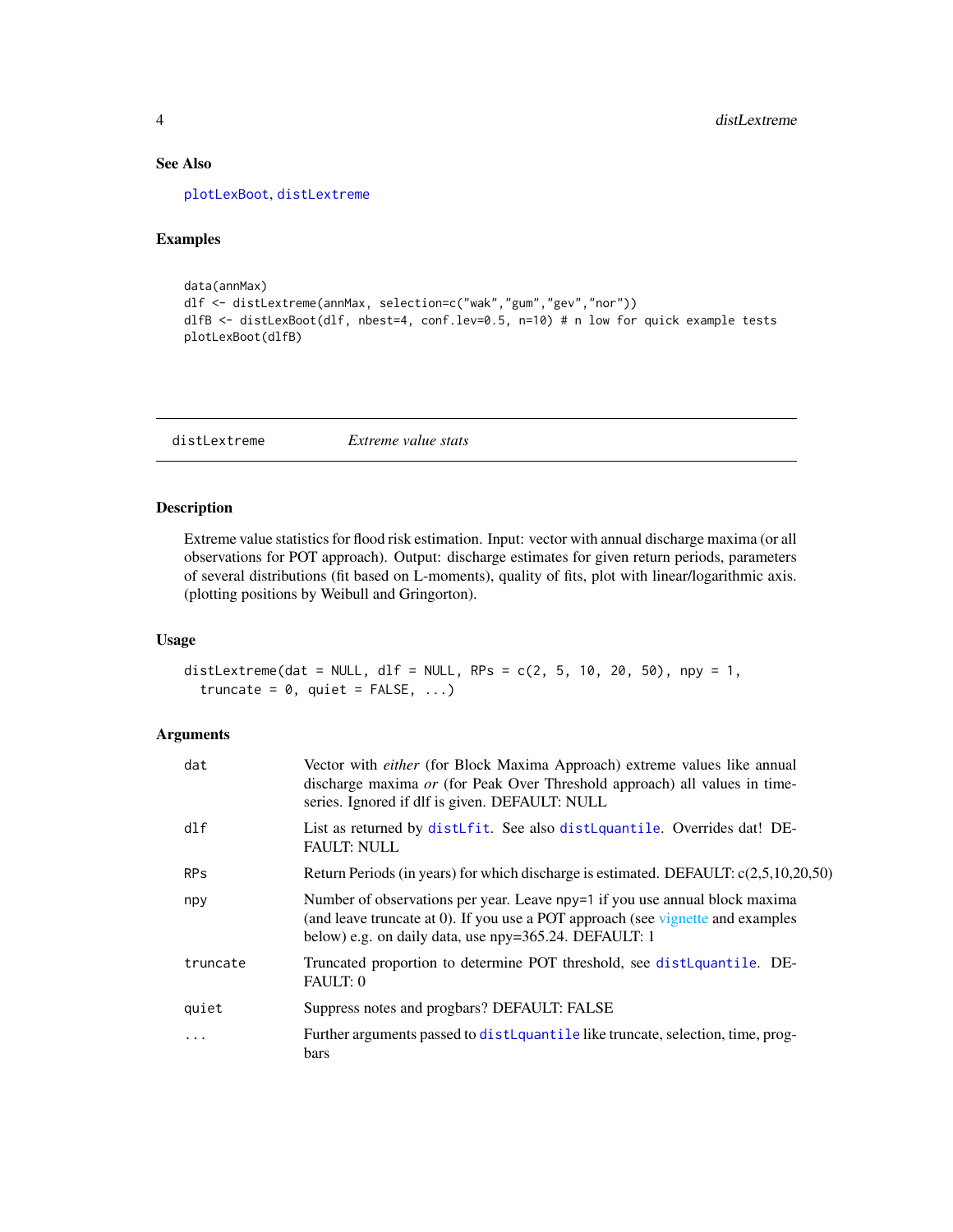#### <span id="page-4-0"></span>distLextreme 5

#### Details

[plotLextreme](#page-18-1) adds weibull and gringorton plotting positions to the distribution lines, which are estimated from the L-moments of the data itself.

I personally believe that if you have, say, 35 values in dat, the highest return period should be around 36 years (Weibull) and not 60 (Gringorton).

The plotting positions don't affect the distribution parameter estimation, so this dispute is not really important. But if you care, go ahead and google "weibull vs gringorton plotting positions".

Plotting positions are not used for fitting distributions, but for plotting only. The ranks of ascendingly sorted extreme values are used to compute the probability of non-exceedance Pn:

 $Pn_w \leftarrow$  Rank  $/(n+1)$  # Weibull Pn\_g <- (Rank-0.44)/(n+0.12) # Gringorton (taken from lmom:::evplot.default) Finally:  $RP = Return period = recurrence interval = 1/P\_exceedance = 1/(1-P\_nonexc.), thus:$ RPweibull =  $1/(1-Pn_w)$  and analogous for gringorton.

#### Value

invisible dlf object, see [printL](#page-24-1). The added element is returnlev, a data.frame with the return level (discharge) for all given RPs and for each distribution. Note that this differs from [distLquantile](#page-10-1) (matrix output, not data.frame)

#### Note

This function replaces berryFunctions::extremeStatLmom

#### Author(s)

Berry Boessenkool, <berry-b@gmx.de>, 2012 (first draft) - 2014 & 2015 (main updates)

#### References

<http://RclickHandbuch.wordpress.com> Chapter 15 (German) Christoph Mudersbach: Untersuchungen zur Ermittlung von hydrologischen Bemessungsgroessen mit Verfahren der instationaeren Extremwertstatistik

#### See Also

[distLfit](#page-8-1). [distLexBoot](#page-2-1) for confidence interval from Bootstrapping. [fevd](#page-0-0) in the package extRemes.

- # Basic examples
- # BM vs POT
- # Plotting options
- # weighted mean based on Goodness of fit (GOF)
- # Effect of data proportion used to estimate GOF
- # compare extremeStat with other packages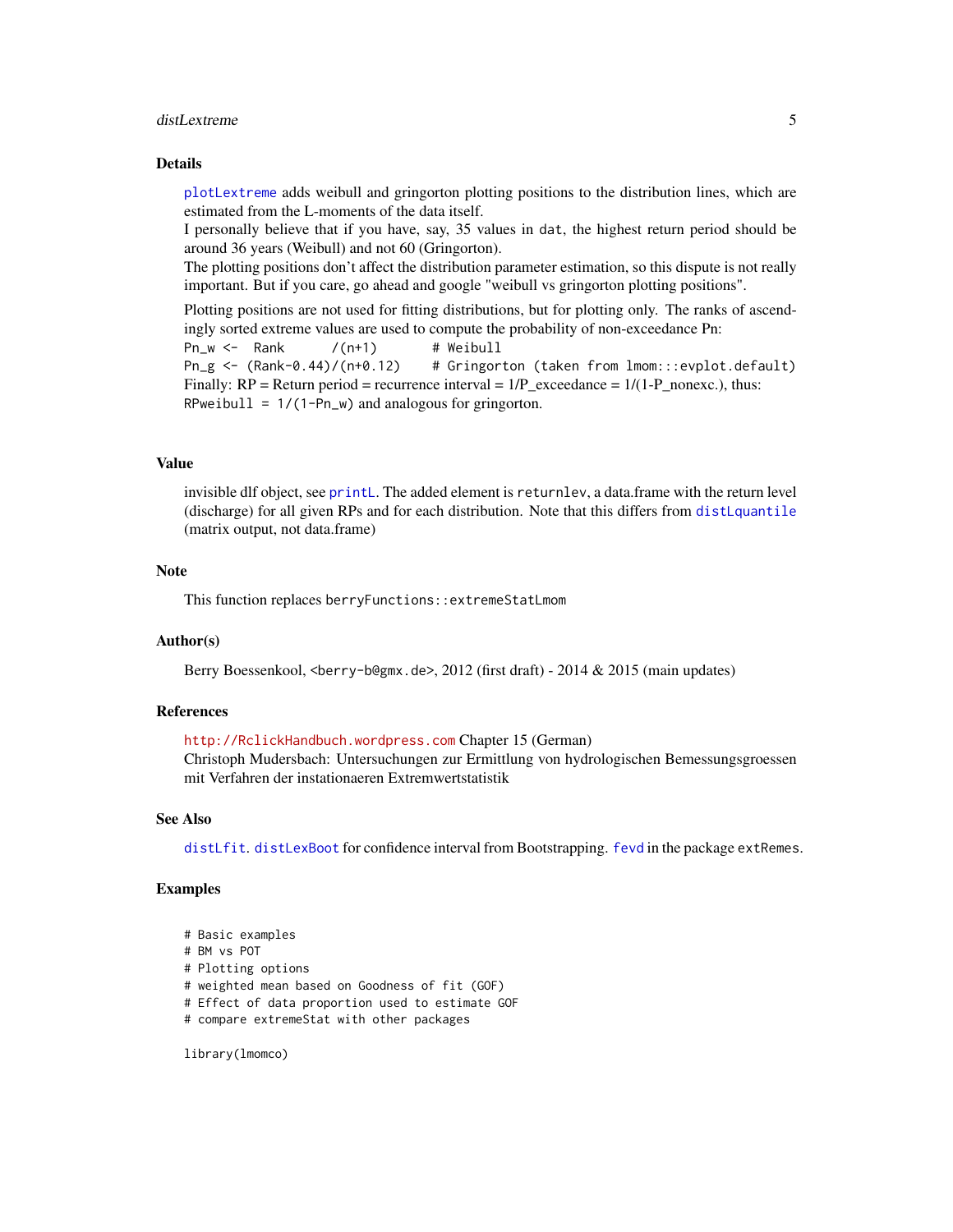```
library(berryFunctions)
data(annMax) # annual streamflow maxima in river in Austria
# Basic examples ---------------------------------------------------------------
dlf <- distLextreme(annMax)
plotLextreme(dlf, log=TRUE)
# Object structure:
str(dlf, max.lev=2)
printL(dlf)
# discharge levels for default return periods:
dlf$returnlev
# Estimate discharge that could occur every 80 years (at least empirically):
Q80 <- distLextreme(dlf=dlf, RPs=80)$returnlev
round(sort(Q80[1:17,1]),1)
# 99 to 143 m^3/s can make a relevant difference in engineering!
# That's why the rows weighted by GOF are helpful. Weights are given as in
plotLweights(dlf) # See also section weighted mean below
# For confidence intervals see ?distLexBoot
# Return period of a given discharge value, say 120 m^3/s:
round0(sort(1/(1-sapply(dlf$parameter, plmomco, x=120) ) ),1)
# exponential: every 29 years
# gev (general extreme value dist): 59,
# Weibull: every 73 years only
# BM vs POT --------------------------------------------------------------------
# Return levels by Block Maxima approach vs Peak Over Threshold approach:
# BM distribution theoretically converges to GEV, POT to GPD
data(rain, package="ismev")
days <- seq(as.Date("1914-01-01"), as.Date("1961-12-30"), by="days")
BM <- tapply(rain, format(days,"%Y"), max) ; rm(days)
dlfBM <- plotLextreme(distLextreme(BM, emp=FALSE), ylim=lim0(100), log=TRUE, nbest=10)
plotLexBoot(distLexBoot(dlfBM, quiet=TRUE), ylim=lim0(100))
plotLextreme(dlfBM, log=TRUE, ylim=lim0(100))
dlfPOT99 <- distLextreme(rain, npy=365.24, trunc=0.99, emp=FALSE)
dlfPOT99 <- plotLextreme(dlfPOT99, ylim=lim0(100), log=TRUE, nbest=10, main="POT 99")
printL(dlfPOT99)
# using only nonzero values (normally yields better fits, but not here)
rainnz <- rain[rain>0]
dlfPOT99nz <- distLextreme(rainnz, npy=length(rainnz)/48, trunc=0.99, emp=FALSE)
dlfPOT99nz <- plotLextreme(dlfPOT99nz, ylim=lim0(100), log=TRUE, nbest=10,
                          main=paste("POT 99 x>0, npy =", round(dlfPOT99nz$npy,2)))
## Not run: ## Excluded from CRAN R CMD check because of computing time
```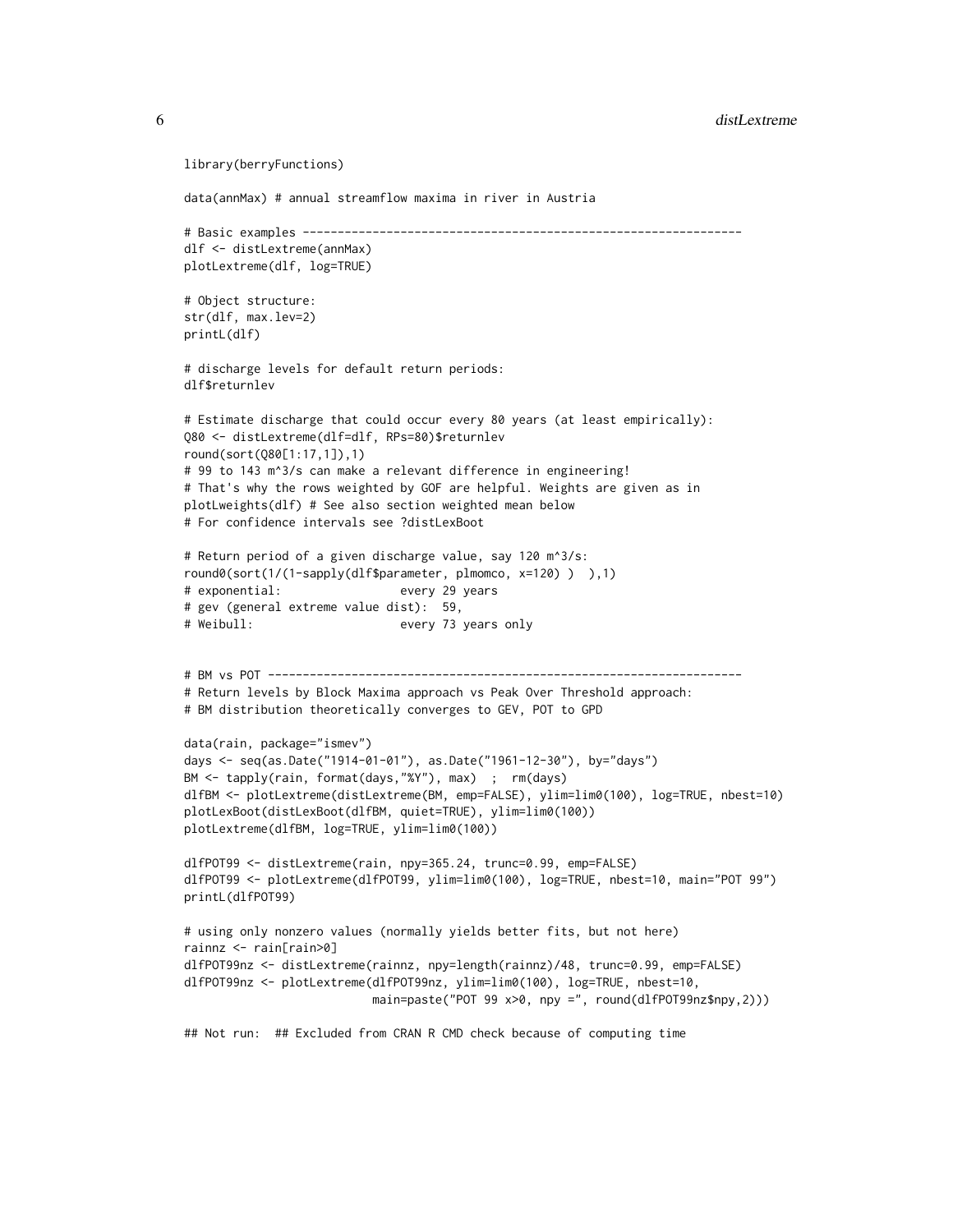#### distLextreme 7

```
dlfPOT99boot <- distLexBoot(dlfPOT99, prop=0.4)
printL(dlfPOT99boot)
plotLexBoot(dlfPOT99boot)
dlfPOT90 <- distLextreme(rain, npy=365.24, trunc=0.90, emp=FALSE)
dlfPOT90 <- plotLextreme(dlfPOT90, ylim=lim0(100), log=TRUE, nbest=10, main="POT 90")
dlfPOT50 <- distLextreme(rain, npy=365.24, trunc=0.50, emp=FALSE)
dlfPOT50 <- plotLextreme(dlfPOT50, ylim=lim0(100), log=TRUE, nbest=10, main="POT 50")
## End(Not run)
ig99 <- ismev::gpd.fit(rain, dlfPOT99$threshold)
ismev::gpd.diag(ig99); title(main=paste(99, ig99$threshold))
## Not run:
ig90 <- ismev::gpd.fit(rain, dlfPOT90$threshold)
ismev::gpd.diag(ig90); title(main=paste(90, ig90$threshold))
ig50 <- ismev::gpd.fit(rain, dlfPOT50$threshold)
ismev::gpd.diag(ig50); title(main=paste(50, ig50$threshold))
## End(Not run)
# Plotting options -------------------------------------------------------------
plotLextreme(dlf=dlf)
# Line colors / select distributions to be plotted:
plotLextreme(dlf, nbest=17, distcols=heat.colors(17), lty=1:5) # lty is recycled
plotLextreme(dlf, selection=c("gev", "gam", "gum"), distcols=4:6, PPcol=3, lty=3:2)
plotLextreme(dlf, selection=c("gpa","glo","wei","exp"), pch=c(NA,NA,6,8),
                 order=TRUE, cex=c(1,0.6, 1,1), log=TRUE, PPpch=c(16,NA), n_pch=20)
# use n_pch to say how many points are drawn per line (important for linear axis)
plotLextreme(dlf, legarg=list(cex=0.5, x="bottom", box.col="red", col=3))
# col in legarg list is (correctly) ignored
## Not run:
## Excluded from package R CMD check because it's time consuming
plotLextreme(dlf, PPpch=c(1,NA)) # only Weibull plotting positions
# add different dataset to existing plot:
distLextreme(Nile/15, add=TRUE, PPpch=NA, distcols=1, selection="wak", legend=FALSE)
# Logarithmic axis
plotLextreme(distLextreme(Nile), log=TRUE, nbest=8)
# weighted mean based on Goodness of fit (GOF) ---------------------------------
# Add discharge weighted average estimate continuously:
plotLextreme(dlf, nbest=17, legend=FALSE)
abline(h=115.6, v=50)
RP <- seq(1, 70, len=100)
DischargeEstimate <- distLextreme(dlf=dlf, RPs=RP, plot=FALSE)$returnlev
```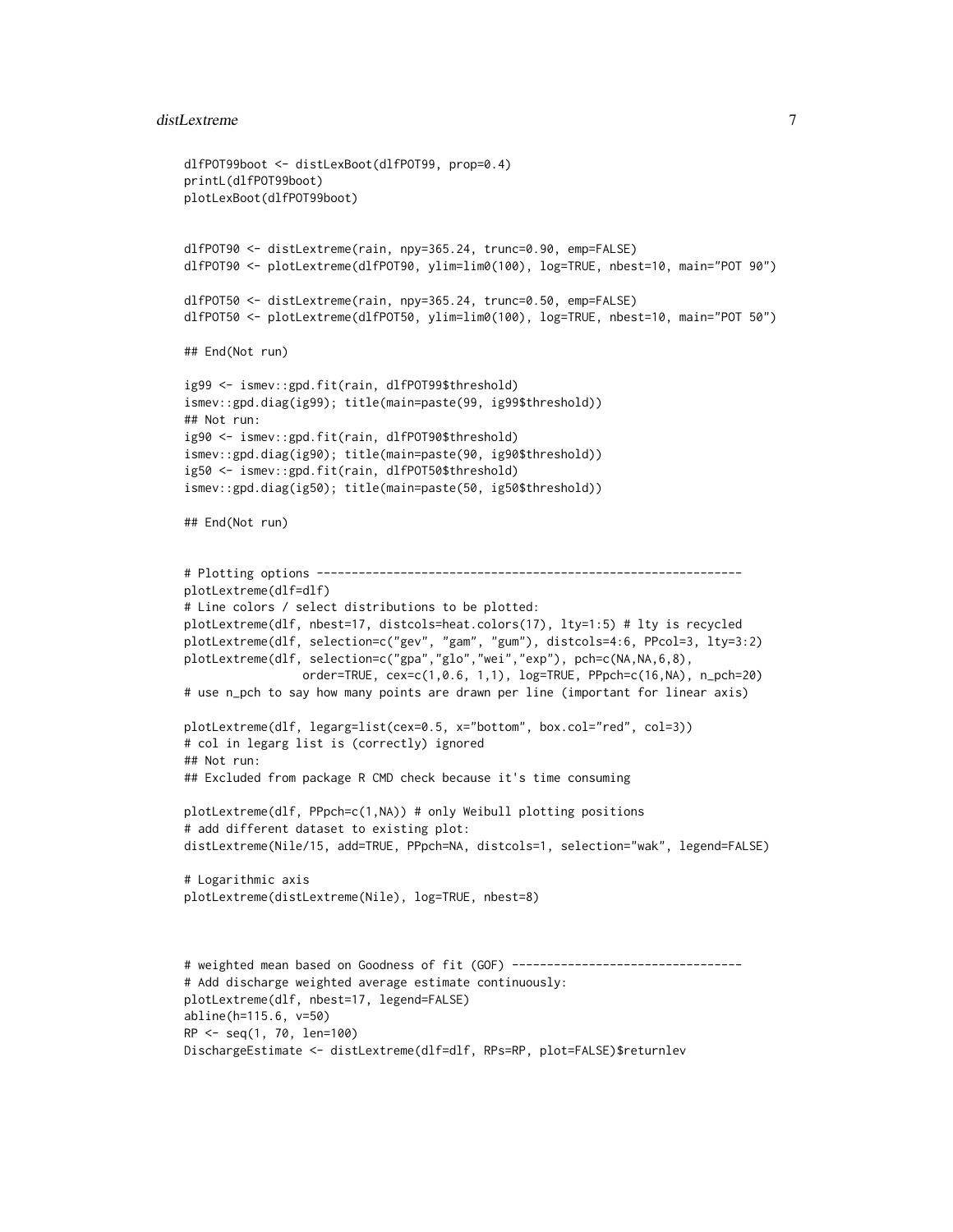```
lines(RP, DischargeEstimate["weighted2",], lwd=3, col="orange")
# Or, on log scale:
plotLextreme(dlf, nbest=17, legend=FALSE, log=TRUE)
abline(h=115.9, v=50)
RP <- unique(round(logSpaced(min=1, max=70, n=200, plot=FALSE),2))
DischargeEstimate <- distLextreme(dlf=dlf, RPs=RP)$returnlev
lines(RP, DischargeEstimate["weighted2",], lwd=5)
# Minima -----------------------------------------------------------------------
browseURL("http://nrfa.ceh.ac.uk/data/station/meanflow/39072")
qfile <- system.file("extdata/discharge39072.csv", package="berryFunctions")
Q <- read.table(qfile, skip=19, header=TRUE, sep=",", fill=TRUE)[,1:2]
rm(qfile)
colnames(Q) <- c("date","discharge")
Q$date <- as.Date(Q$date)
plot(Q, type="l")
Qmax <- tapply(Q$discharge, format(Q$date,"%Y"), max)
plotLextreme(distLextreme(Qmax, quiet=TRUE))
Qmin <- tapply(Q$discharge, format(Q$date,"%Y"), min)
dlf <- distLextreme(-Qmin, quiet=TRUE, RPs=c(2,5,10,20,50,100,200,500))
plotLextreme(dlf, ylim=c(0,-31), yaxs="i", yaxt="n", ylab="Q annual minimum", nbest=14)
axis(2, -(0:3*10), 0:3*10, las=1)
-dlf$returnlev[c(1:14,21), ]
# Some distribution functions are an obvious bad choice for this, so I use
# weighted 3: Values weighted by GOF of dist only for the best half.
# For the Thames in Windsor, we will likely always have > 9 m^3/s streamflow
# compare extremeStat with other packages: ---------------------------------------
library(extRemes)
plot(fevd(annMax))
par(mfrow=c(1,1))
return.level(fevd(annMax, type="GEV")) # "GP", "PP", "Gumbel", "Exponential"
distLextreme(dlf=dlf, RPs=c(2,20,100))$returnlev["gev",]
# differences are small, but noticeable...
# if you have time for a more thorough control, please pass me the results!
# yet another dataset for testing purposes:
Dresden_AnnualMax <- c(403, 468, 497, 539, 542, 634, 662, 765, 834, 847, 851, 873,
885, 983, 996, 1020, 1028, 1090, 1096, 1110, 1173, 1180, 1180,
1220, 1270, 1285, 1329, 1360, 1360, 1387, 1401, 1410, 1410, 1456,
```

```
1556, 1580, 1610, 1630, 1680, 1734, 1740, 1748, 1780, 1800, 1820,
```
1896, 1962, 2000, 2010, 2238, 2270, 2860, 4500)

plotLextreme(distLextreme(Dresden\_AnnualMax))

## End(Not run) # end dontrun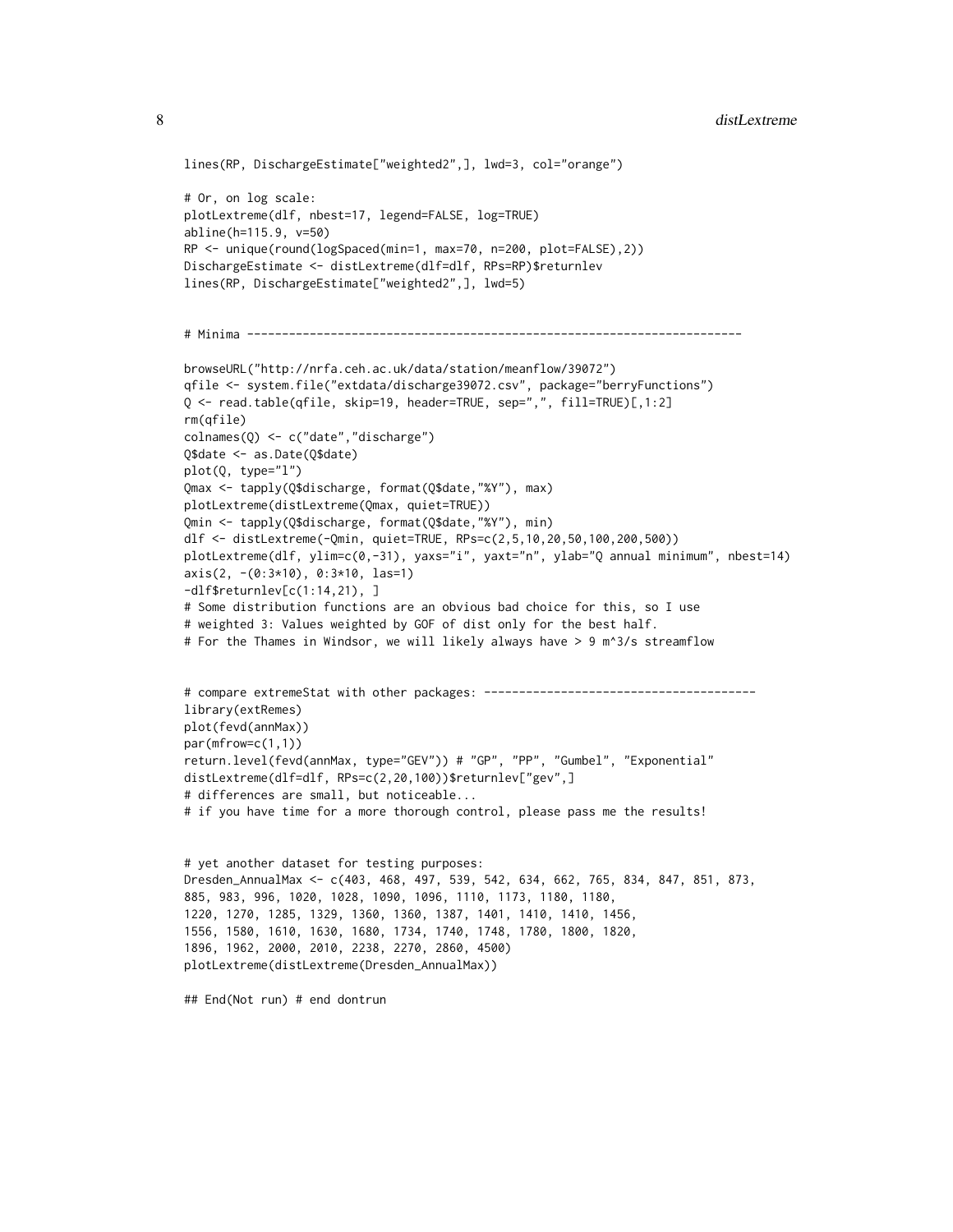<span id="page-8-1"></span><span id="page-8-0"></span>

Fit several distributions via L-moments with  $lmomco: :lmom2par$  $lmomco: :lmom2par$  and compute goodness of fit measures.

#### Usage

```
distLfit(dat, datname = deparse(substitute(dat)), selection = NULL,
  speed = TRUE, ks = FALSE, truncate = 0,
  threshold = berryFunctions::quantileMean(dat, truncate),
 progbars = length(dat) > 200, time = TRUE, quiet = FALSE,
  ssquiet = quiet, ...)
```
#### Arguments

| dat       | Vector with values                                                                                                                                                        |
|-----------|---------------------------------------------------------------------------------------------------------------------------------------------------------------------------|
| datname   | Character string for main, xlab etc. DEFAULT: deparse (substitute (dat))                                                                                                  |
| selection | Selection of distributions. Character vector with types as in 1 mom2par. Over-<br>rides speed. DEFAULT: NULL                                                              |
| speed     | If TRUE, several distributions are omitted, for the reasons shown in 1momco::dist.list().<br><b>DEFAULT: TRUE</b>                                                         |
| ks        | Include ks.test results and CDF $R^2$ in d1f\$gof? Computing is much faster<br>when FALSE. DEFAULT: FALSE                                                                 |
| truncate  | Number between 0 and 1. POT Censored distLquantile: fit to highest values<br>only (truncate lower proportion of x). Probabilities are adjusted accordingly.<br>DEFAULT: 0 |
| threshold | POT cutoff value. If you want correct percentiles, set this only via truncate, see<br>Details of q_gpd. DEFAULT: quantileMean(x, truncate)                                |
| progbars  | Show progress bars for each loop? DEFAULT: TRUE if $n > 200$                                                                                                              |
| time      | message execution time? DEFAULT: TRUE                                                                                                                                     |
| quiet     | Suppress notes? DEFAULT: FALSE                                                                                                                                            |
| ssquiet   | Suppress sample size notes? DEFAULT: quiet                                                                                                                                |
| $\cdots$  | Further arguments passed to distLweights like weightc, order=FALSE                                                                                                        |

#### Value

invisible dlf object, see [printL](#page-24-1).

#### Author(s)

Berry Boessenkool, <berry-b@gmx.de>, Sept 2014, July 2015, Dec 2016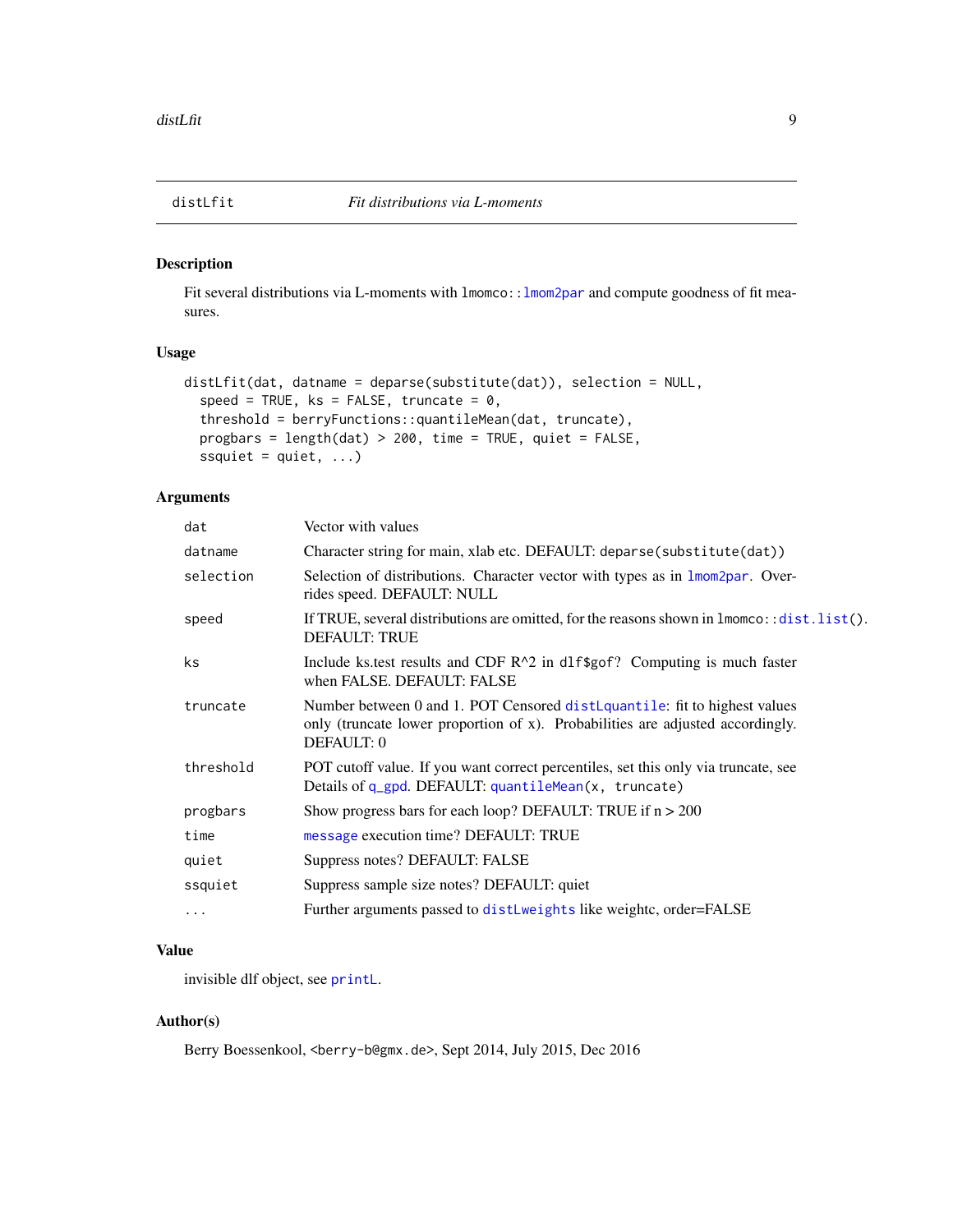#### See Also

[plotLfit](#page-20-1), [distLweights](#page-14-1), [plotLweights](#page-23-1), extRemes:[:fevd](#page-0-0), MASS:[:fitdistr](#page-0-0). More complex estimates of quality of fits: Fard, M.N.P. and Holmquist, B. (2013, Chilean Journal of Statistics): Powerful goodness-of-fit tests for the extreme value distribution. http://chjs.mat.utfsm.cl/volumes/04/01/Fard\_Ho

```
data(annMax)
# basic usage on real data (annual discharge maxima in Austria)
dlf <- distLfit(annMax)
str(dlf, max.lev=2)
printL(dlf)
plotLfit(dlf)
# arguments that can be passed to plotting function:
plotLfit(dlf, lty=2, col=3, nbest=17, legargs=list(lwd=3), main="booh!")
set.seed(42)
dlf_b <- distLfit(rbeta(100, 5, 2))
plotLfit(dlf_b, nbest=10, legargs=c(x="left"))
plotLfit(dlf_b, selection=c("gpa", "glo", "gev", "wak"))
plotLfit(dlf_b, selection=c("gpa", "glo", "gev", "wak"), order=TRUE)
plotLfit(dlf_b, distcols=c("orange",3:6), lty=1:3) # lty is recycled
plotLfit(dlf_b, cdf=TRUE)
plotLfit(dlf_b, cdf=TRUE, histargs=list(do.points=FALSE), sel="nor")
# logarithmic axes:
set.seed(1)
y <- 10^rnorm(300, mean=2, sd=0.3) # if you use 1e4, distLfit will be much slower
hist(y, breaks=20)
berryFunctions::logHist(y, col=8)
dlf <- distLfit(log10(y))
plotLfit(dlf, breaks=50)
plotLfit(dlf, breaks=50, log=TRUE)
# Goodness of fit: how well do the distributions fit the original data?
# measured by RMSE of cumulated distribution function and ?ecdf
# RMSE: root of average of ( errors squared ) , errors = line distances
dlf <- distLfit(annMax, ks=TRUE)
plotLfit(dlf, cdf=TRUE, sel=c("wak", "revgum"))
x <- sort(annMax)
segments(x0=x, y0=lmomco::plmomco(x, dlf$parameter$revgum), y1=ecdf(annMax)(x), col=2)
segments(x0=x, y0=lmomco::plmomco(x, dlf$parameter$wak), y1=ecdf(annMax)(x), col=4, lwd=2)
# weights by three different weighting schemes, see distLweights:
plotLweights(dlf)
plotLfit(distLfit(annMax ), cdf=TRUE, nbest=17)$gof
plotLfit(distLfit(annMax, truncate=0.7), cdf=TRUE, nbest=17)$gof
pairs(dlf$gof[,-(2:5)]) # measures of goodness of fit are correlated quite well here.
dlf$gof
```
<span id="page-9-0"></span>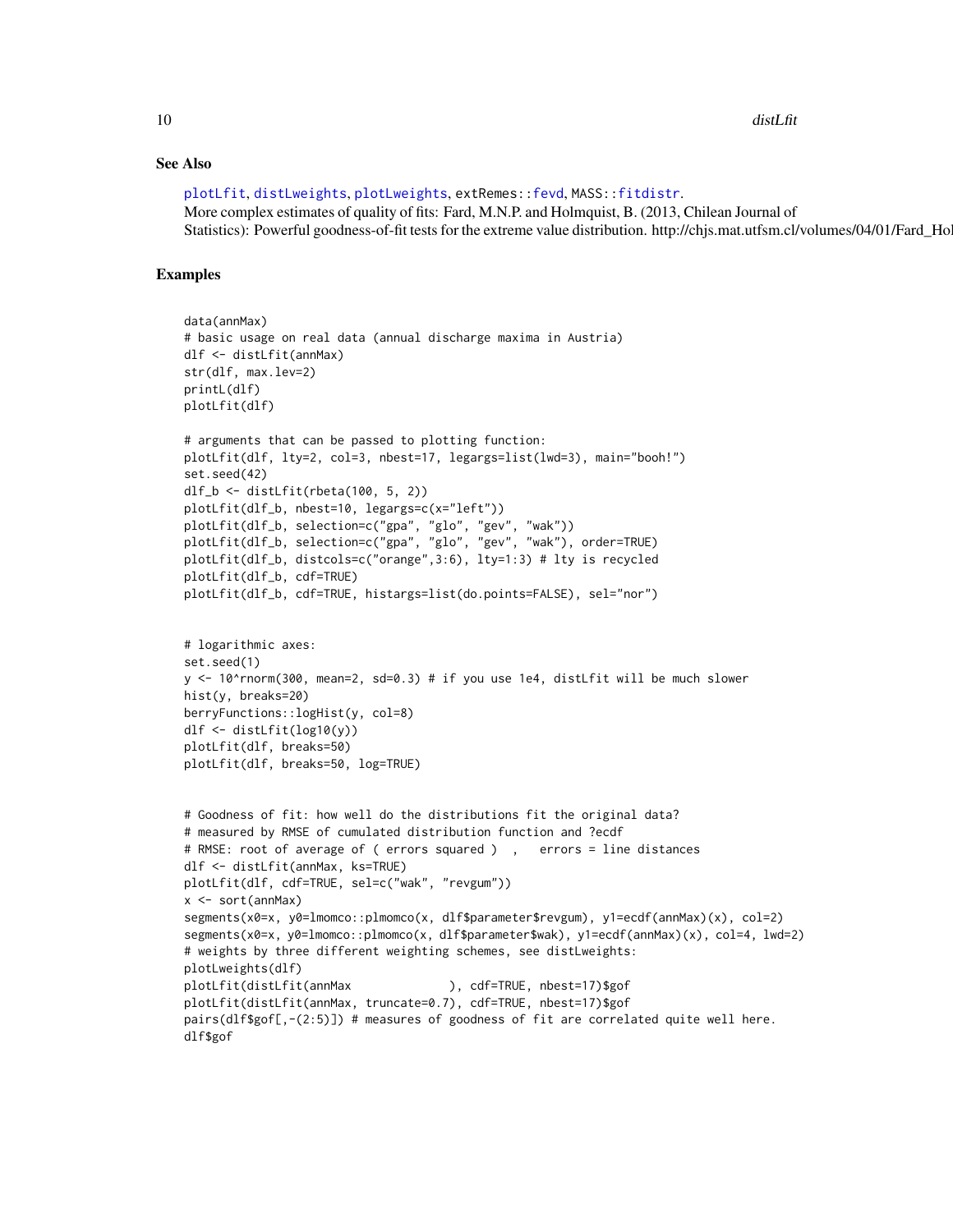#### <span id="page-10-0"></span>distLquantile 11

```
# Kolmogorov-Smirnov Tests for normal distribution return slightly different values:
library(lmomco)
ks.test(annMax, "pnorm", mean(annMax), sd(annMax) )$p.value
ks.test(annMax, "cdfnor", parnor(lmoms(annMax)))$p.value
# Fit all available distributions (30):
## Not run: # this takes a while...
d_all <- distLfit(annMax, speed=FALSE, progbars=TRUE) # 20 sec
printL(d_all)
plotLfit(d_all, nbest=30, distcols=grey(1:22/29), xlim=c(20,140))
plotLfit(d_all, nbest=30, ylim=c(0,0.04), xlim=c(20,140))
plotLweights(d_all)
d_all$gof
## End(Not run)
```
<span id="page-10-1"></span>distLquantile *distribution quantiles*

#### Description

Parametric quantiles of distributions fitted to a sample.

#### Usage

```
distLquantile(x = NULL, probs = c(0.8, 0.9, 0.99), truncate = 0,
  threshold = quantileMean(dlf$dat_full[is.finite(dlf$dat_full)], truncate),
  sanerange = NA, sanevals = NA, selection = NULL, order = TRUE,
  dIf = NULL, datname = deparse(substitute(x)), list = FALSE,
  empirical = TRUE, qemp.type = 8, weighted = empirical,
  gpd = empirical, speed = TRUE, quiet = FALSE, ssquiet = quiet,
  ttquiet = quiet, gpquiet = missing(quiet) | quiet, ...)
```
#### Arguments

| X         | Sample for which parametric quantiles are to be calculated. If it is NULL (the<br>default), dat from d1f is used. DEFAULT: NULL                                                                   |
|-----------|---------------------------------------------------------------------------------------------------------------------------------------------------------------------------------------------------|
| probs     | Numeric vector of probabilities with values in $[0,1]$ . DEFAULT: $c(0.8, 0.9, 0.99)$                                                                                                             |
| truncate  | Number between 0 and 1 (proportion of sample discarded). Censored quantile:<br>fit to highest values only (truncate lower proportion of x). Probabilities are<br>adjusted accordingly. DEFAULT: 0 |
| threshold | POT cutoff value. If you want correct percentiles, set this only via truncate, see<br>Details of q_gpd. DEFAULT: quantileMean(x, truncate)                                                        |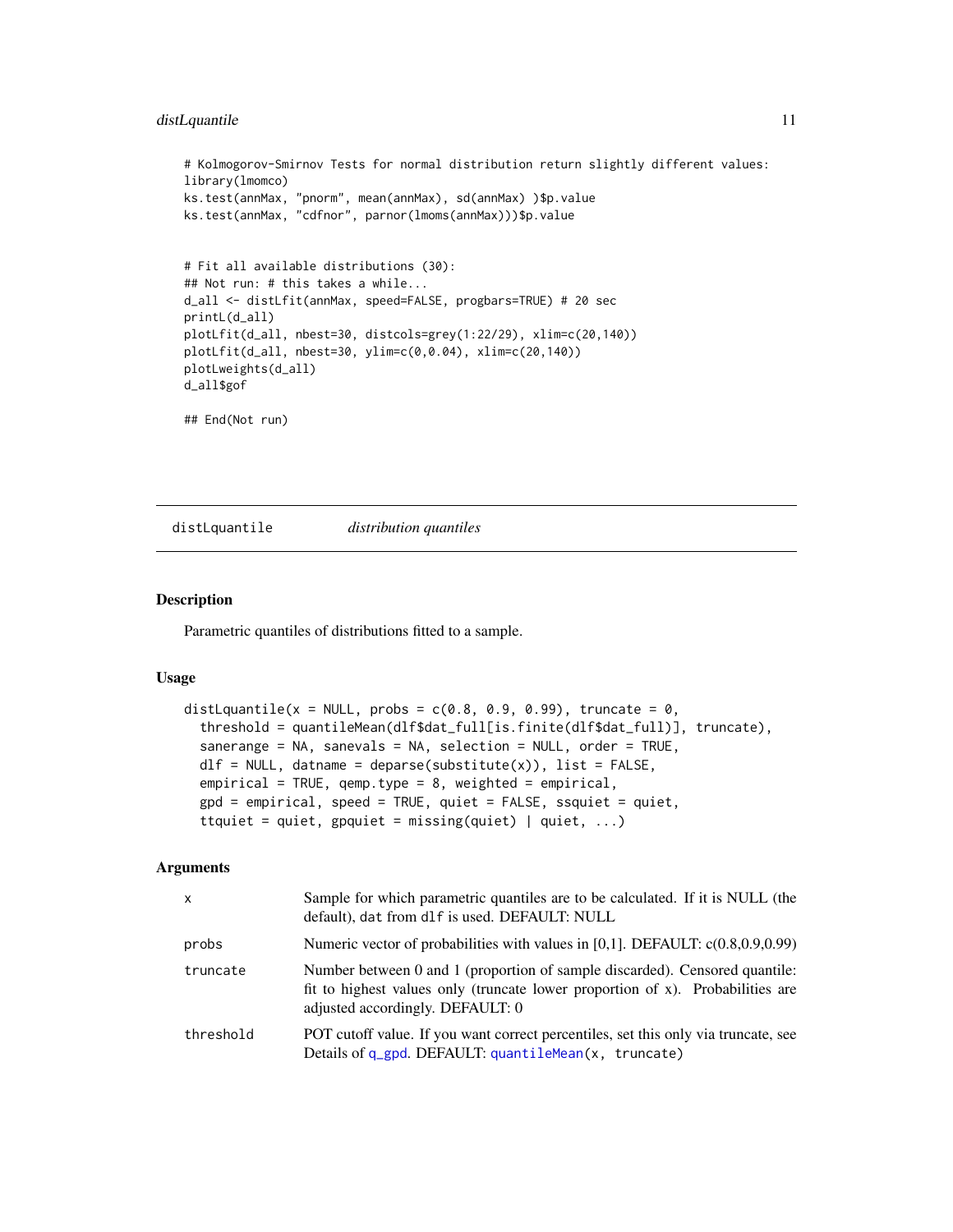<span id="page-11-0"></span>

| sanerange | Range outside of which results should be changed to sanevals. This can cap-<br>ture numerical errors in small samples (notably GPD_MLE_extRemes). If NA,<br>this is ignored. Attention: the RMSE column is also checked and changed. DE-<br><b>FAULT: NA</b>                                            |
|-----------|---------------------------------------------------------------------------------------------------------------------------------------------------------------------------------------------------------------------------------------------------------------------------------------------------------|
| sanevals  | Values to be used below [1] and above [2] sanerange. DEFAULT: NA                                                                                                                                                                                                                                        |
| selection | Distribution type, eg. "gev" or "wak", see 1momco::dist.list. Can be a vector.<br>If NULL (the default), all types present in dlf\$distnames are used. DEFAULT:<br><b>NULL</b>                                                                                                                          |
| order     | Logical: sort by RMSE, even if selection is given? See distLweights. DE-<br><b>FAULT: TRUE</b>                                                                                                                                                                                                          |
| dlf       | dlf object described in extremeStat. Use this to save computing time for large<br>datasets where you already have dlf. DEFAULT: NULL                                                                                                                                                                    |
| datname   | Character string: data name, important if list=TRUE. DEFAULT: deparse(substitute(x))                                                                                                                                                                                                                    |
| list      | Return full d1flist with output attached as element quant? If FALSE (the de-<br>fault), just the matrix with quantile estimates is returned. DEFAULT: FALSE                                                                                                                                             |
| empirical | Add rows "empirical" and "quantileMean" in the output matrix? Uses quantile<br>with gemp. type (ignoring truncation) and quantileMean. DEFAULT: TRUE                                                                                                                                                    |
| qemp.type | Method passed to quantile for row "empirical". Only used if empirical=TRUE.<br>DEFAULT: 8 (NOT the stats:: quantile default)                                                                                                                                                                            |
| weighted  | Include weighted averages across distribution functions to the output? DE-<br>FAULT: empirical, so additional options can all be excluded with emp=F.                                                                                                                                                   |
| gpd       | Include GPD quantile estimation via q_gpd? Note that the 'GPD_LMO_lmomco'<br>result differs slightly from 'gpa', especially if truncate=0. This comes from us-<br>ing x>threshold (all 'GPD_*' distributions) or x>=threshold ('gpa' and all other<br>distributions in extremeStat). DEFAULT: empirical |
| speed     | Compute q_gpd only for fast methods? Currently, only the Bayesian method is<br>excluded. DEFAULT: TRUE                                                                                                                                                                                                  |
| quiet     | Suppress notes? If it is actually set to FALSE (not missing), gpquiet is set to<br>FALSE to print all the warnings including stacks. DEFAULT: FALSE                                                                                                                                                     |
| ssquiet   | Suppress sample size notes? DEFAULT: quiet                                                                                                                                                                                                                                                              |
| ttquiet   | Suppress truncation!=threshold note? DEFAULT: quiet                                                                                                                                                                                                                                                     |
| gpquiet   | Suppress warnings in q_gpd? DEFAULT: TRUE if quiet is not specified, else<br>quiet                                                                                                                                                                                                                      |
| $\cdots$  | Arguments passed to distLfit and distLweights like weightc, ks=TRUE                                                                                                                                                                                                                                     |

#### Details

Very high quantiles (99% and higher) need large sample sizes for [quantile](#page-0-0) to yield a robust estimate. Theoretically, at least 1/(1-probs) values must be present, e.g. 10'000 for Q99.99%. With smaller sample sizes (eg n=35), they underestimate the actual (but unknown) quantile. Parametric quantiles need only small sample sizes. They don't have a systematical underestimation bias, but have higher variability.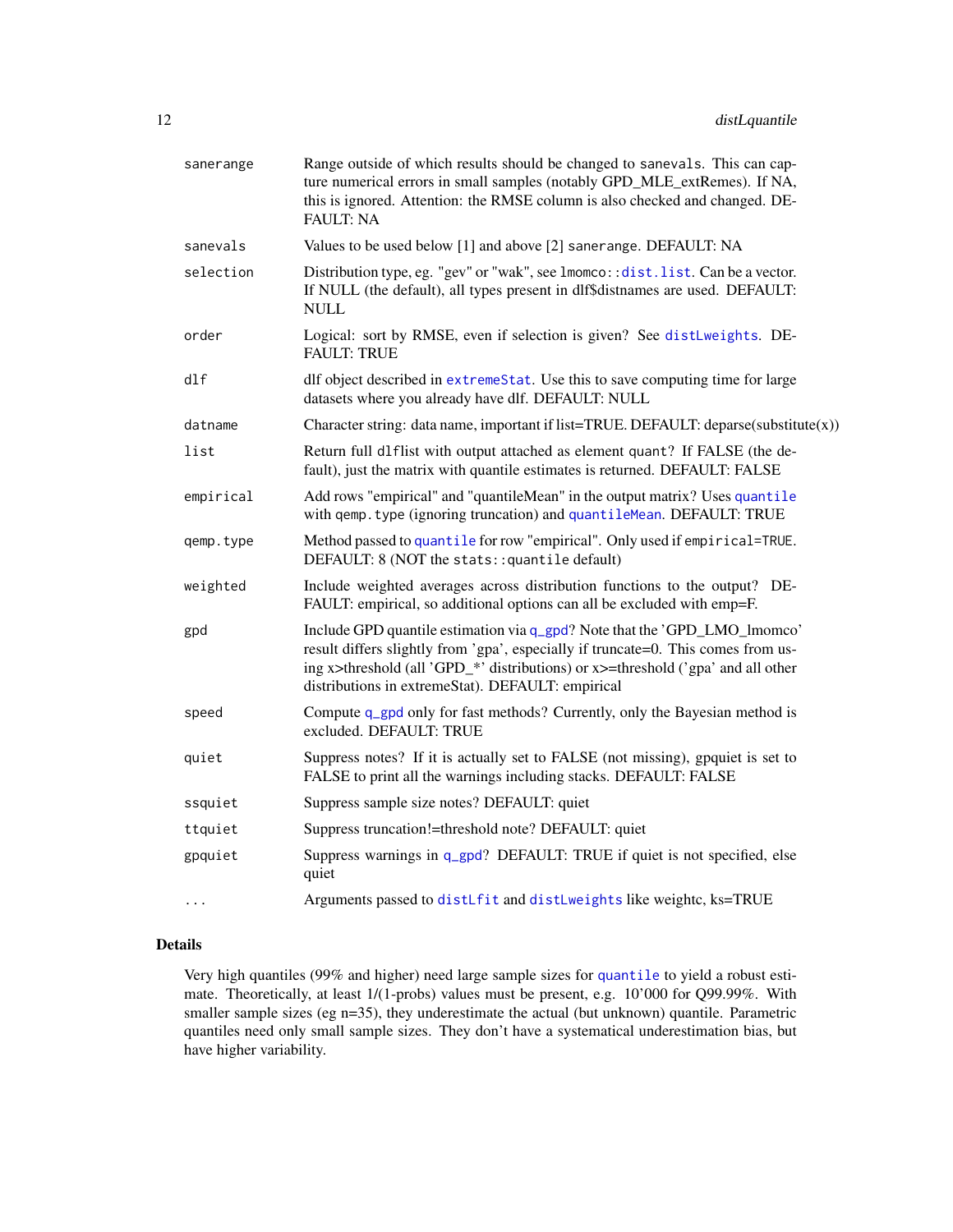#### <span id="page-12-0"></span>distLquantile 13

#### Value

if list=FALSE (default): invisible matrix with distribution quantile values . if list=TRUE: invisible dlf object, see [printL](#page-24-1)

#### **Note**

NAs are always removed from x in [distLfit](#page-8-1)

#### Author(s)

Berry Boessenkool, <berry-b@gmx.de>, March + July 2015, Feb 2016

#### References

On GPD: <http://stats.stackexchange.com/questions/69438>

#### See Also

[q\\_gpd](#page-26-1), [distLfit](#page-8-1), require("truncdist") Xian Zhou, Liuquan Sun and Haobo Ren (2000): Quantile estimation for left truncated and right censored data, Statistica Sinica 10 [http://www3.stat.](http://www3.stat.sinica.edu.tw/statistica/oldpdf/A10n411.pdf) [sinica.edu.tw/statistica/oldpdf/A10n411.pdf](http://www3.stat.sinica.edu.tw/statistica/oldpdf/A10n411.pdf)

#### Examples

data(annMax) # Annual Discharge Maxima (streamflow)

```
distLquantile(annMax, emp=FALSE)[,] # several distribution functions in lmomco
distLquantile(annMax, truncate=0.8, probs=0.95)[,] # POT (annMax already block maxima)
dlf <- distLquantile(annMax, probs=0.95, list=TRUE)
plotLquantile(dlf, linargs=list(lwd=3), nbest=5, breaks=10)
dlf$quant
# Parametric 95% quantile estimates range from 92 to 111!
# But the best fitting distributions all lie aroud 103.
# compare General Pareto Fitting methods
# Theoretically, the tails of distributions converge to GPD (General Pareto)
# q_gpd compares several R packages for fitting and quantile estimation:
dlq <- distLquantile(annMax, weighted=FALSE, quiet=TRUE, probs=0.97, list=TRUE)
dlq$quant
plotLquantile(dlq) # per default best fitting distribution functions
plotLquantile(dlq, row=c("wak","GPD*"), nbest=14)
#pdf("dummy.pdf", width=9)
plotLquantile(dlq, row="GPD*", nbest=13, xlim=c(102,110),
         linargs=list(lwd=3), heights=seq(0.02, 0.005, len=14))
#dev.off()
```
## Not run: ## Taken out from CRAN package check because it's slow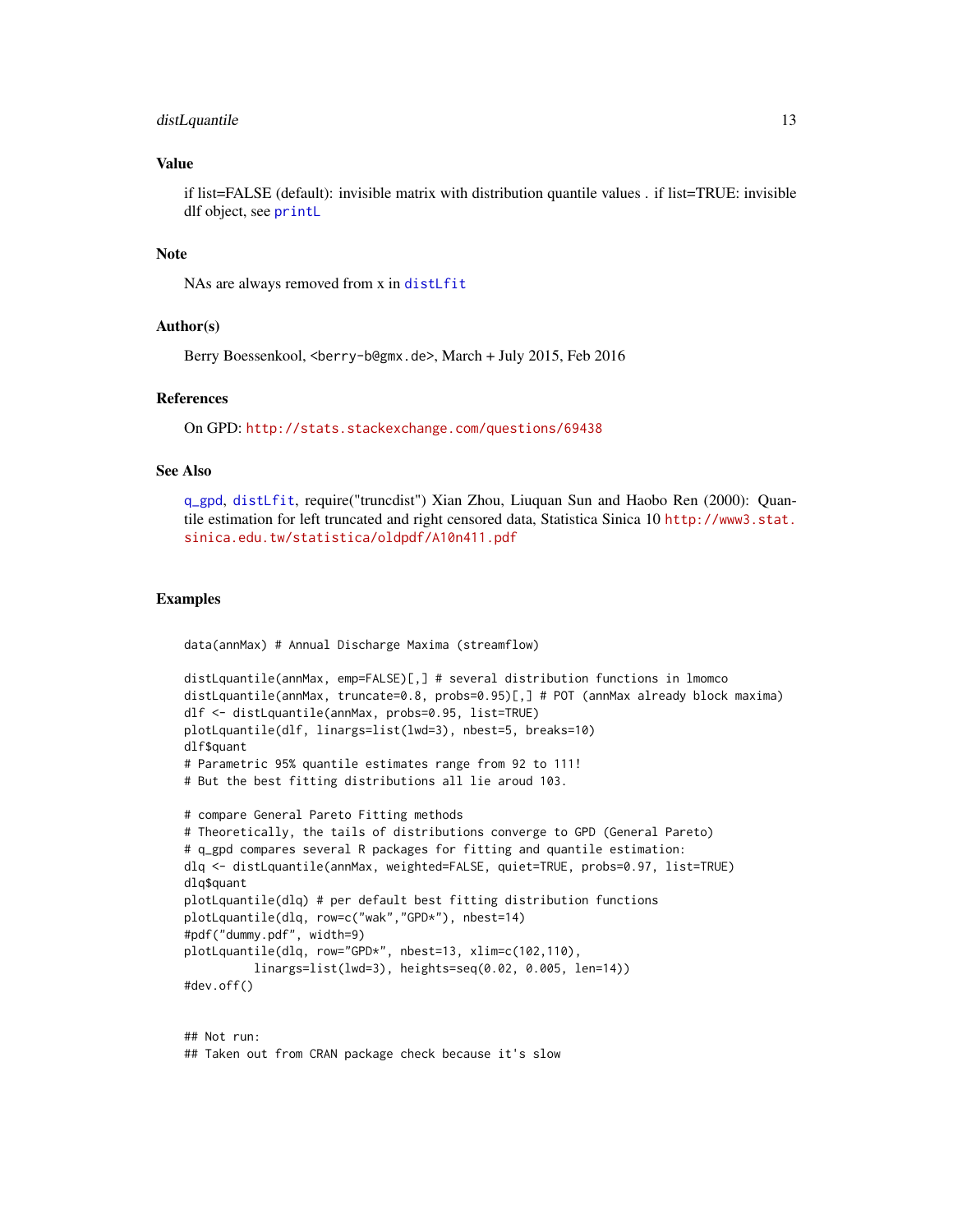```
# Sanity checks: important for very small samples:
x1 <- c(2.6, 2.5, 2.9, 3, 5, 2.7, 2.7, 5.7, 2.8, 3.1, 3.6, 2.6, 5.8, 5.6, 5.7, 5.3)
q1 <- distLquantile(x1, sanerange=c(0,500), sanevals=c(NA,500))
x2 <- c(6.1, 2.4, 4.1, 2.4, 6, 6.3, 2.9, 6.8, 3.5)
q2 <- distLquantile(x2, sanerange=c(0,500), sanevals=c(NA,500), quiet=FALSE)
x3 <- c(4.4, 3, 1.8, 7.3, 2.1, 2.1, 1.8, 1.8)
q3 <- distLquantile(x3, sanerange=c(0,500), sanevals=c(NA,500))
# weighted distribution quantiles are calculated by different weighting schemes:
plotLweights(dlf)
# If speed is important and parameters are already available, pass them via dlf:
distLquantile(dlf=dlf, probs=0:5/5, selection=c("wak","gev","kap"))
distLquantile(dlf=dlf, truncate=0.3, list=TRUE)$truncate
# censored (truncated, trimmed) quantile, Peak Over Treshold (POT) method:
qwak <- distLquantile(annMax, sel="wak", prob=0.95, emp=FALSE, list=TRUE)
plotLquantile(qwak, ylim=c(0,0.06) ); qwak$quant
qwak2 <-distLquantile(annMax, sel="wak", prob=0.95, emp=FALSE, list=TRUE, truncate=0.6)
plotLquantile(qwak2, add=TRUE, distcols="blue")
# Simulation of truncation effect
library(lmomco)
#set.seed(42)
rnum <- rlmomco(n=1e3, para=dlf$parameter$gev)
myprobs <- c(0.9, 0.95, 0.99, 0.999)
mytrunc <- seq(0, 0.9, length.out=20)
trunceffect <- sapply(mytrunc, function(mt) distLquantile(rnum, selection="gev",
                             probs=myprobs, truncate=mt, quiet=TRUE,
                             pempirical=FALSE)["gev",])
# If more values are truncated, the function runs faster
op <- par(mfrow=c(2,1), mar=c(2,4.5,2,0.5), cex.main=1)
dlf1 <- distLquantile(rnum, sel="gev", probs=myprobs, emp=FALSE, list=TRUE)
dlf2 <- distLquantile(rnum, sel="gev", probs=myprobs, emp=FALSE, list=TRUE, truncate=0.3)
plotLquantile(dlf1, ylab="", xlab="")
plotLquantile(dlf2, add=TRUE, distcols=4)
legend("right", c("fitted GEV", "fitted with truncate=0.3"), lty=1, col=c(2,4), bg="white")
par(mar=c(3,4.5,3,0.5))
plot(mytrunc, trunceffect[1,], ylim=range(trunceffect), las=1, type="l",
     main=c("High quantiles of 1000 random numbers from gev distribution",
           "Estimation based on proportion of lower values truncated"),
     xlab="", ylab="parametric quantile")
title(xlab="Proportion censored", mgp=c(1.8,1,0))
for(i in 2:4) lines(mytrunc, trunceffect[i,])
library("berryFunctions")
textField(rep(0.5,4), trunceffect[,11], paste0("Q",myprobs*100,"%") )
par(op)
trunc <- seq(0,0.1,len=200)
```

```
dd <- pbsapply(trunc, function(t) distLquantile(annMax,
```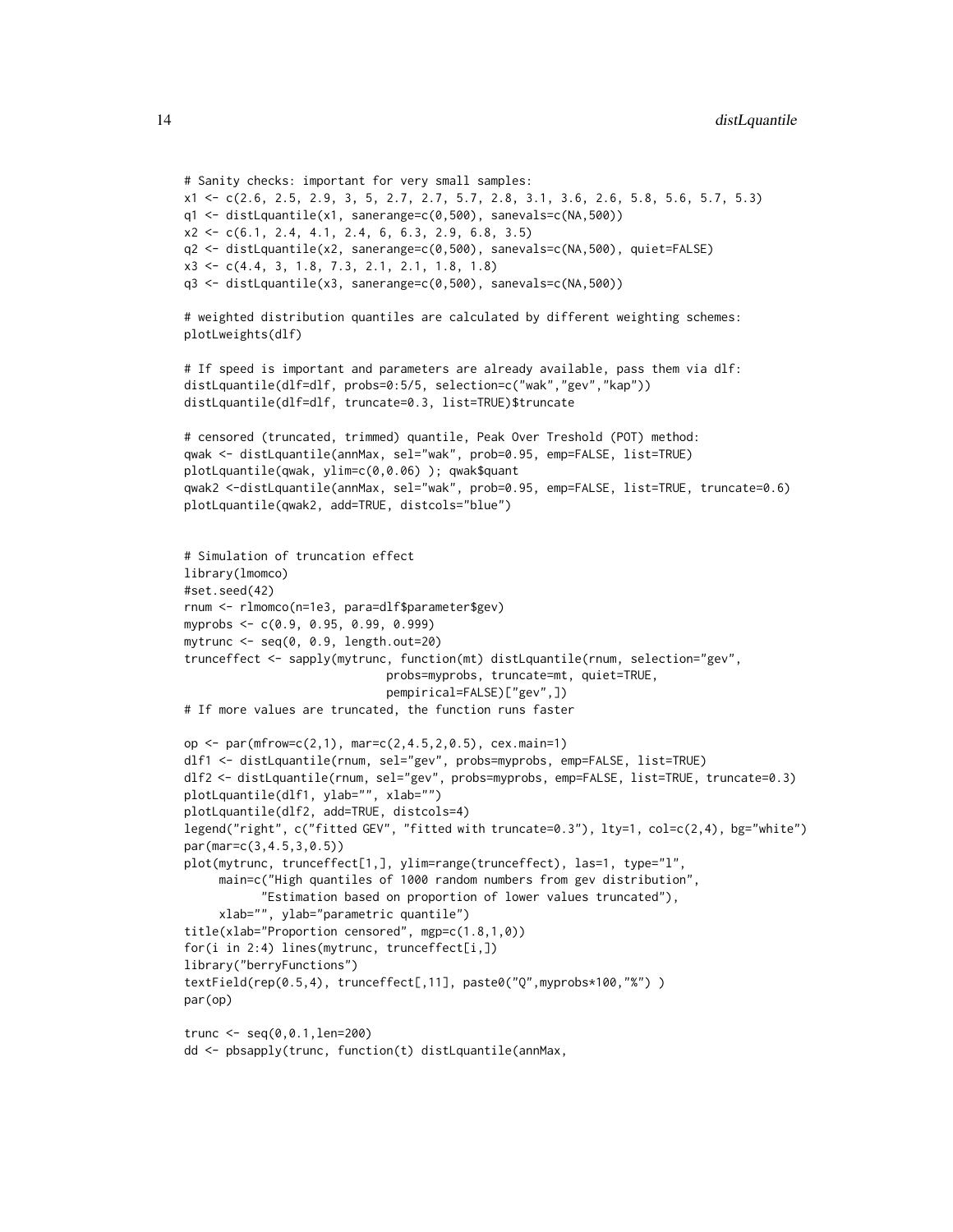#### <span id="page-14-0"></span>distLweights 15

```
selection="gpa", weight=FALSE, truncate=t, prob=0.99, quiet=T)[c(1,3),])
plot(trunc, dd[1,], type="o", las=1)
lines(trunc, dd[2,], type="o", col=2)
set.seed(3); rnum <- rlmomco(n=1e3, para=dlf$parameter$gpa)
qd99 <- evir::quant(rnum, p=0.99, start=15, end=1000, ci=0.5, models=30)
axis(3, at=seq(-1000,0, length=6), labels=0:5/5, pos=par("usr")[3])
title(xlab="Proportion truncated", line=-3)
mytrunc <- seq(0, 0.9, length.out=30)
trunceffect <- sapply(mytrunc, function(mt) distLquantile(rnum, selection="gpa",
                     probs=0.99, truncate=mt, plot=FALSE, quiet=TRUE,
                      empirical=FALSE, gpd=TRUE))
lines(-1000*(1-mytrunc), trunceffect[1,], col=4)
lines(-1000*(1-mytrunc), trunceffect[2,], col=3) # interesting...
for(i in 3:13) lines(-1000*(1-mytrunc), trunceffect[i,], col=3) # interesting...
# If you want the estimates only for one single truncation, use
q_gpd(rnum, probs=myprobs, truncate=0.5)
## End(Not run) # end dontrun
```
<span id="page-14-1"></span>distLweights *Compute distribution weights from GOF*

#### Description

Determine distribution function weights from RMSE for weighted averages. The weights are inverse to RMSE: weight1 for all dists, weight2 places zero weight on the worst fitting function, weight3 on the worst half of functions.

#### Usage

```
distLweights(RMSE, order = TRUE, onlydn = TRUE, weightc = NA,
  quiet = FALSE, ...)
```
#### Arguments

| <b>RMSE</b> | Numeric: Named vector with goodness of fit values (RMSE). Can also be a<br>data.frame, in which case the column rmse or RMSE is used.                                  |
|-------------|------------------------------------------------------------------------------------------------------------------------------------------------------------------------|
| order       | Logical: should result be ordered by RMSE? If order=FALSE, the order of ap-<br>pearance in RMSE is kept (alphabetic or selection in distlfit). DEFAULT:<br><b>TRUE</b> |
| onlydn      | Logical: weight only distributions from 1momco:: dist. list? DEFAULT: TRUE<br>(all other RMSEs are set to $0$ )                                                        |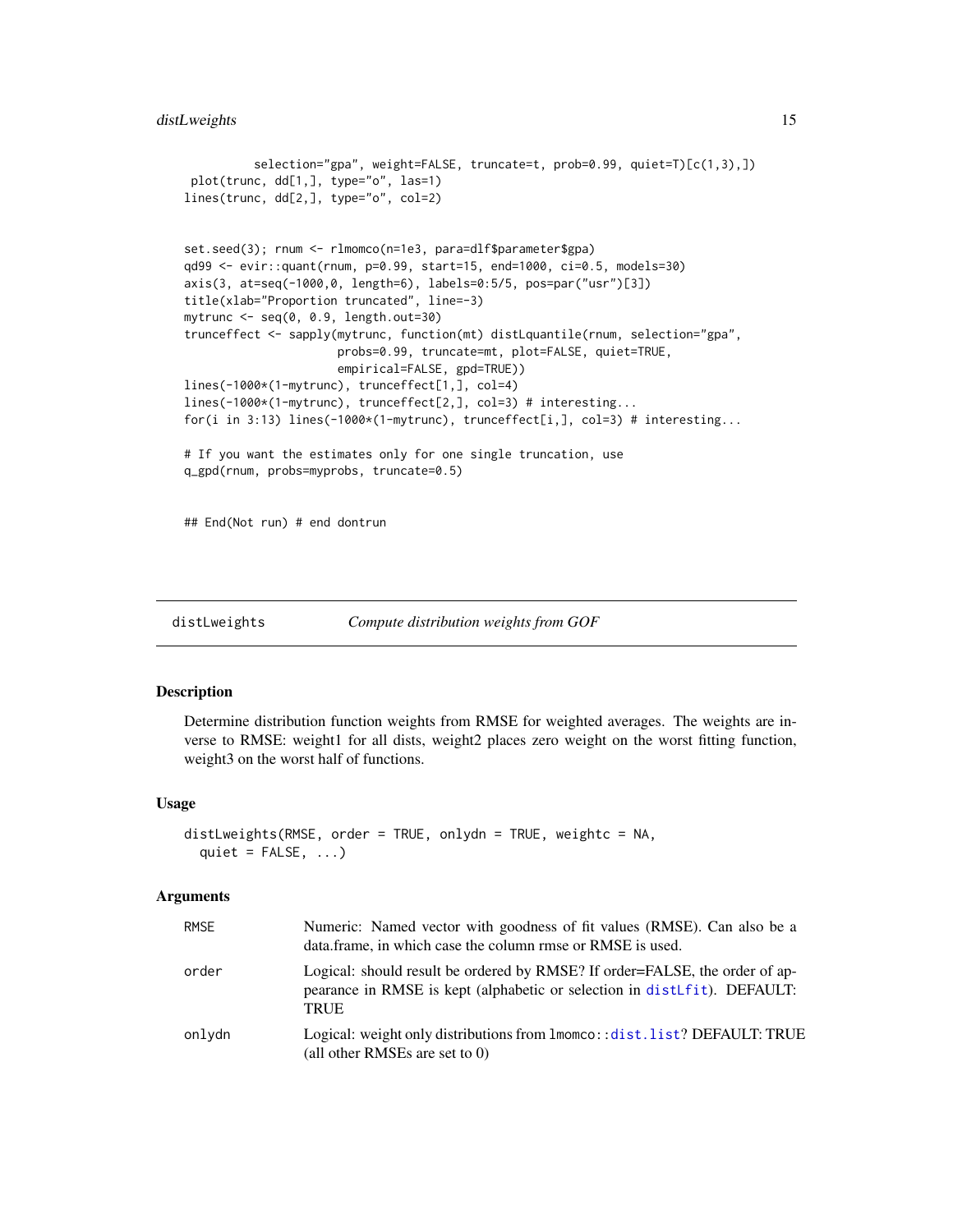<span id="page-15-0"></span>

| weightc | Optional: a named vector with custom weights for each distribution. Are in-<br>ternally normalized to sum=1 after removing nonfitted dists. Names match the<br>parameter names from RMSE. DEFAULT: NA |
|---------|-------------------------------------------------------------------------------------------------------------------------------------------------------------------------------------------------------|
| quiet   | Logical: Suppress messages. DEFAULT: FALSE                                                                                                                                                            |
| .       | Ignored arguments (so a set of arguments can be passed to distLfit and dis-<br>tLquantile and arguments used only in the latter will not throw errors)                                                |

#### Value

data.frame

#### Author(s)

Berry Boessenkool, <berry-b@gmx.de>, Dec 2016

#### See Also

[distLfit](#page-8-1), [distLquantile](#page-10-1)

```
# weights from RMSE vector:
RMSE <- c(gum=0.20, wak=0.17, gam=0.21, gev=0.15)
distLweights(RMSE)
distLweights(RMSE, order=FALSE)
# weights from RMSE in data.frame:
df <- data.frame("99.9%"=2:5, RMSE=sample(3:6))
rownames(df) <- letters[1:4]
df ; distLweights(df, onlydn=FALSE)
# custom weights:
set.seed(42); x \le - data.frame(A=1:5, RMSE=runif(5)) ; xdistLweights(x) # two warnings
distLweights(x, weightc=c("1"=3, "3"=5), onlydn=FALSE)
distLweights(x, weightc=c("1"=3, "3"=5), order=FALSE, onlydn=FALSE)
# real life example:
data(annMax)
cw <- c("gpa"=7, "gev"=3, "wak"=6, "wei"=4, "kap"=3.5, "gum"=3, "ray"=2.1,
        "ln3"=2, "pe3"=2.5, "gno"=4, "gam"=5)
dlf <- distLfit(annMax, weightc=cw, quiet=TRUE, order=FALSE)
plotLweights(dlf)
# GOF judgement by RMSE, not R2 --------
# Both RMSE and R2 are computed with ECDF and TCDF
# R2 may be very good (see below), but fit needs to be close to 1:1 line,
# which is better measured by RMSE
dlf <- distLfit(annMax, ks=TRUE)
```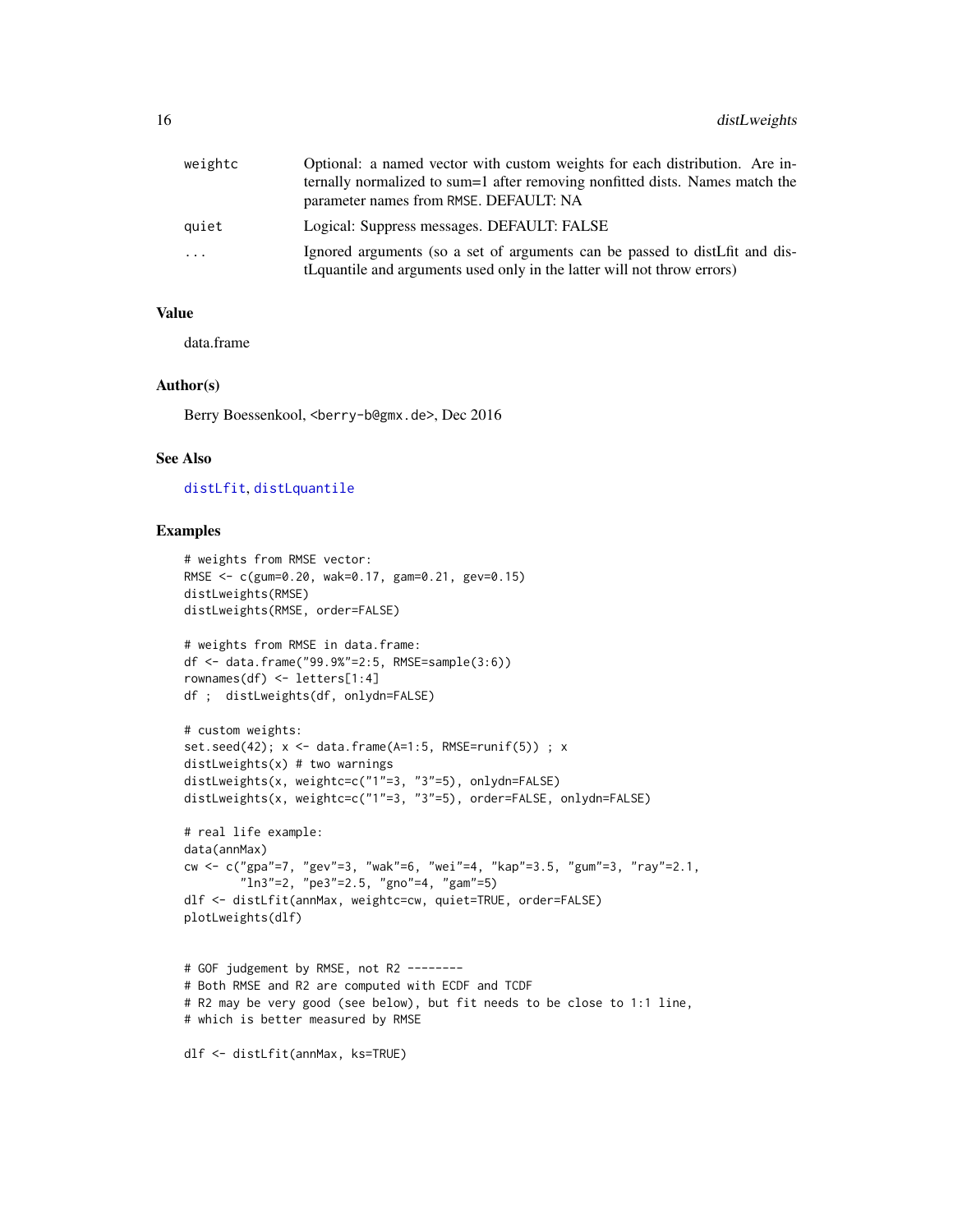#### <span id="page-16-0"></span>extremeStat 17

```
op \leq par(mfrow=c(1,2), mar=c(3,4,0.5,0.5), mgp=c(1.9,0.7,0))
plot(dlf$gof$RMSE, 17:1, yaxt="n", ylab="", type="o"); axis(2, 17:1, rownames(dlf$gof), las=1)
plot(dlf$gof$R2, 17:1, yaxt="n", ylab="", type="o"); axis(2, 17:1, rownames(dlf$gof), las=1)
par(op)
sel <- c("wak","lap","nor","revgum")
plotLfit(dlf, selection=sel, cdf=TRUE)
dlf$gof[sel,-(2:7)]
x <- sort(annMax, decreasing=TRUE)
ECDF \leq ecdf(x)(x)
TCDF <- sapply(sel, function(d) lmomco::plmomco(x,dlf$parameter[[d]]))
plot(TCDF[,"lap"], ECDF, col="cyan", asp=1, las=1)
points(TCDF[,"nor"], ECDF, col="green")
#points(TCDF[,"wak"], ECDF, col="blue")
#points(TCDF[,"revgum"], ECDF, col="red")
abline(a=0, b=1, lwd=3, lty=3)
legend("bottomright", c("lap good RMSE bad R2", "nor bad RMSE good R2"),
      col=c("cyan","green"), lwd=2)
berryFunctions::linReg(TCDF[,"lap"], ECDF, add=TRUE, digits=3, col="cyan", pos1="topleft")
berryFunctions::linReg(TCDF[,"nor"], ECDF, add=TRUE, digits=3, col="green", pos1="left")
# more distinct example (but with fake data)
set.seed(42); x \leftarrow runif(30)y1 <- x+rnorm(30,sd=0.09)
y2 <- 1.5*x+rnorm(30,sd=0.01)-0.3
plot(x,x, asp=1, las=1, main="High cor (R2) does not necessarily mean good fit!")
berryFunctions::linReg(x, y2, add=TRUE, digits=4, pos1="topleft")
points(x,y2, col="red", pch=3)
points(x,y1, col="blue")
berryFunctions::linReg(x, y1, add=TRUE, digits=4, col="blue", pos1="left")
abline(a=0, b=1, lwd=3, lty=3)
```
<span id="page-16-1"></span>

extremeStat *Extreme value statistics on a linear scale*

#### **Description**

Fit (via L moments), plot (on a linear scale) and compare (by goodness of fit) several (extreme value) distributions. Compute high quantiles even in small samples and estimate extrema at given return periods.

Open the [Vignette](https://cran.r-project.org/package=extremeStat/vignettes/extremeStat.html) for an introduction to the package: vignette("extremeStat")

This package heavily relies on and thankfully acknowledges the package lmomco by WH Asquith.

#### Package overview

The main functions in the extremeStat package are: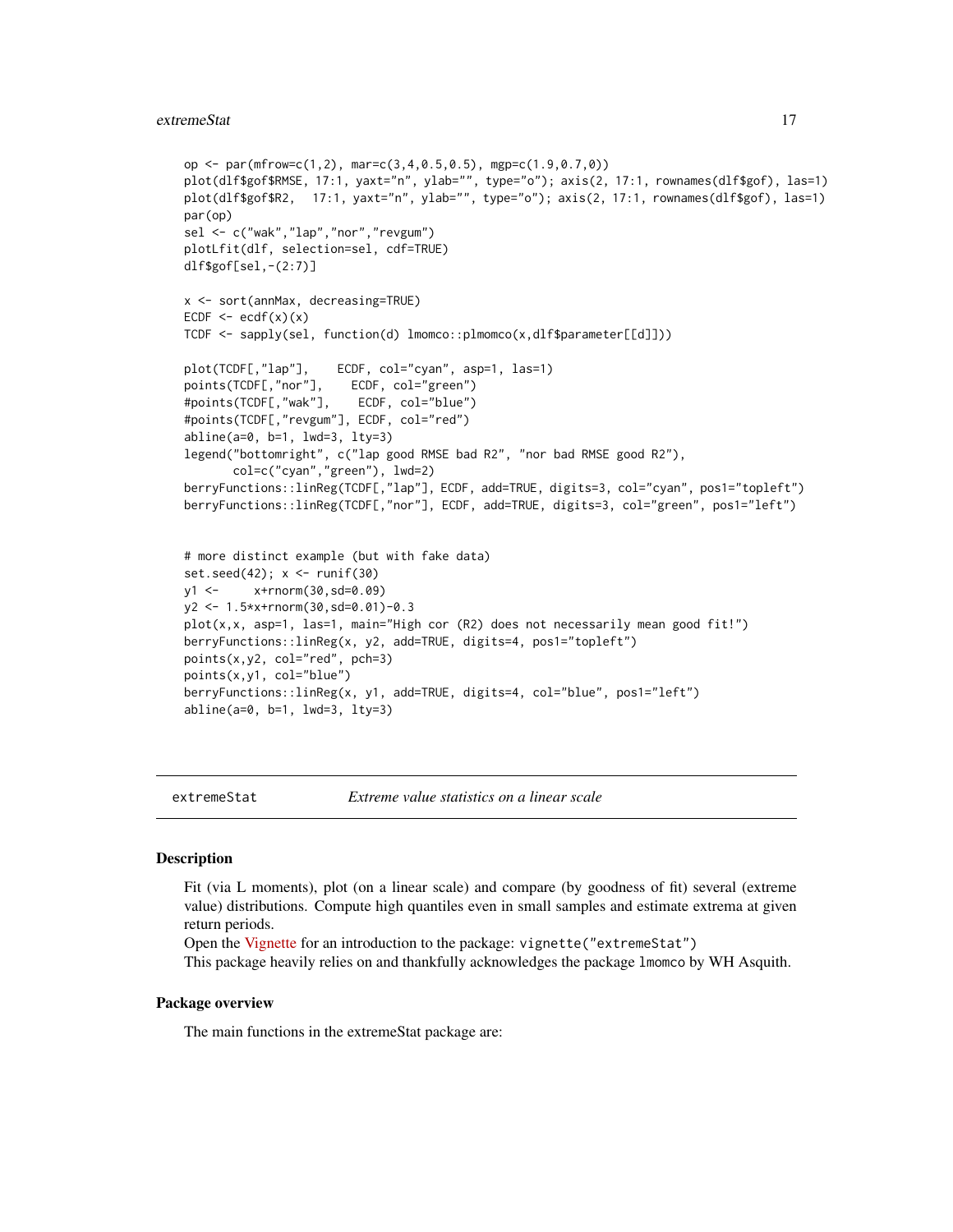```
distLweightsplotLweights
distLfitplotLfit
q_gpd + q_weighted -> distLquantile -> plotLquantile
distLextremeplotLextreme
distLexBoot
```
They create and modify a list object printed by (and documented in) [printL](#page-24-1).

#### Author(s)

Berry Boessenkool, <berry-b@gmx.de>, 2014-2016

#### See Also

If you are looking for more detailed (uncertainty) analysis, eg confidence intervals, check out the package extRemes, especially the function [fevd](#page-0-0). [https://cran.r-project.org/package=](https://cran.r-project.org/package=extRemes) [extRemes](https://cran.r-project.org/package=extRemes)

Intro slides: [http://sites.lsa.umich.edu/eva2015/wp-content/uploads/sites/44/2015/](http://sites.lsa.umich.edu/eva2015/wp-content/uploads/sites/44/2015/06/Intro2EVT.pdf) [06/Intro2EVT.pdf](http://sites.lsa.umich.edu/eva2015/wp-content/uploads/sites/44/2015/06/Intro2EVT.pdf)

Parameter fitting and distribution functions: <https://cran.r-project.org/package=lmomco> Distributions: <https://www.rmetrics.org/files/Meielisalp2009/Presentations/Scott.pdf> and: <https://cran.r-project.org/view=Distributions>

R in Hydrology: [http://abouthydrology.blogspot.de/2012/08/r-resources-for-hydrolog](http://abouthydrology.blogspot.de/2012/08/r-resources-for-hydrologists.html)ists. [html](http://abouthydrology.blogspot.de/2012/08/r-resources-for-hydrologists.html)

#### Examples

```
data(annMax) # annual discharge maxima from a stream in Austria
plot(annMax, type="l")
dle <- distLextreme(annMax)
dle$returnlev
```
<span id="page-17-1"></span>plotLexBoot *Bootstrapping uncertainty intervals for return periods*

#### Description

plot bootstrap uncertainty intervals for [plotLextreme](#page-18-1).

#### Usage

```
plotLexBoot(dlf, selection = NULL, add = FALSE, log = TRUE, ...)
```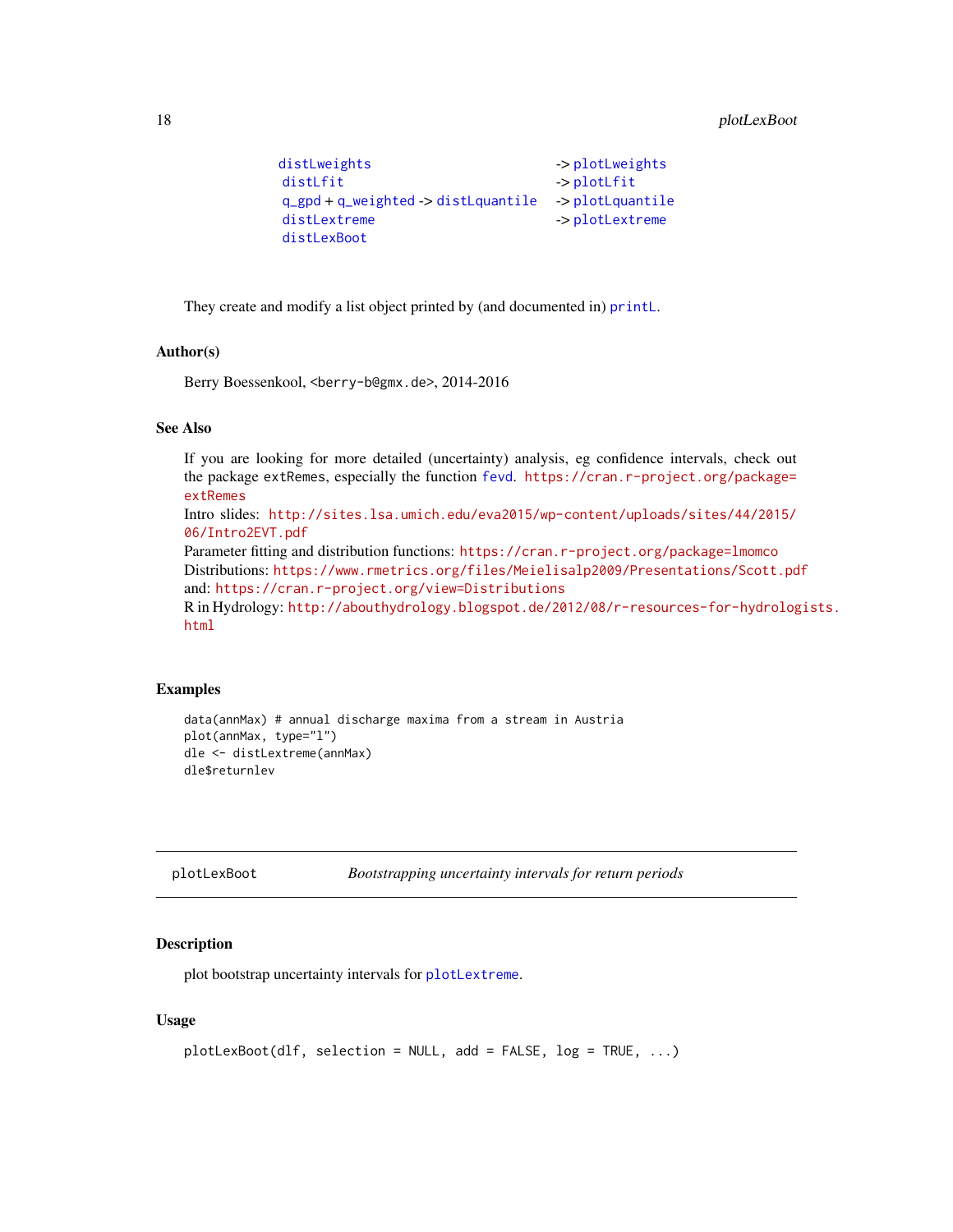#### <span id="page-18-0"></span>plotLextreme 19

#### Arguments

| dlf       | dlf object, as returned by distLexBoot                                                                       |
|-----------|--------------------------------------------------------------------------------------------------------------|
| selection | Character vector with distribution function names to be used. Suggested to keep<br>this low. DEFAULT: NULL   |
| add       | Add to existing plot? DEFAULT: FALSE                                                                         |
| log       | Plot on a logarithmic axis. DEFAULT: TRUE                                                                    |
| $\cdot$   | Further arguments passed to plotLextreme. If add=TRUE, they are instead<br>passed to berryFunctions:: ciBand |

#### Value

invisible dlf object, see [printL](#page-24-1)

#### Author(s)

Berry Boessenkool, <berry-b@gmx.de>, Dec 2016

#### See Also

[distLexBoot](#page-2-1)

#### Examples

# see distLexBoot

<span id="page-18-1"></span>plotLextreme *Plot extreme value statistics*

#### Description

Plots distributions fitted by L-moments and adds plotting positions by Weibull and Gringorton. This is an auxiliary graphing function to [distLextreme](#page-3-1)

#### Usage

```
plotLextreme(dlf, selection = NULL, order = FALSE, add = FALSE,
 nbest = 5, log = FALSE, xlim = NULL, ylim = NULL, las = 1,
 main = dlf$datname, xlab = "Return Period RP [a]",
 ylab = "Discharge HQ [m\U00B3/s]", PPcol = "black", PPpch = c(16, 3),
 PPcex = 1, distcols = berryFunctions::rainbow2(nbest), lty = 1,
 lwd = 1, pch = NA, cex = 1, n_pch = 15, legend = TRUE, rmse = 4,
 legargs = NULL, quite = FALSE, ...)
```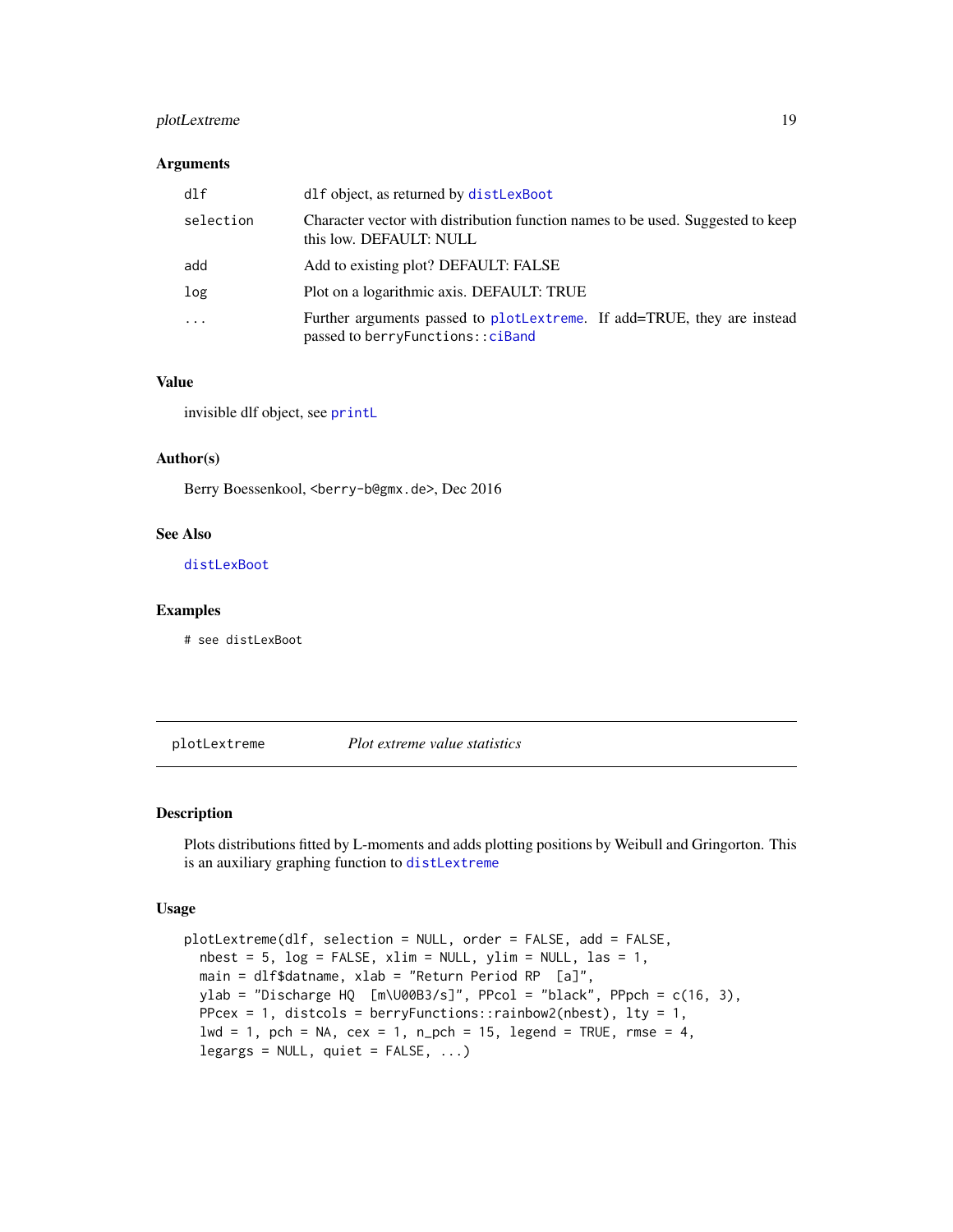#### <span id="page-19-0"></span>Arguments

| dlf       | List as returned by distLextreme or distLexBoot                                                                                                                                       |
|-----------|---------------------------------------------------------------------------------------------------------------------------------------------------------------------------------------|
| selection | Selection of distributions. Character vector with type as in 1mom2par. DE-<br><b>FAULT: NULL</b>                                                                                      |
| order     | If selection is given, should legend and colors be ordered by gof anyways? DE-<br><b>FAULT: FALSE</b>                                                                                 |
| add       | If TRUE, plot is not called before adding lines. This lets you add lines to an<br>existing plot. DEFAULT: FALSE                                                                       |
| nbest     | Number of distributions plotted, in order of goodness of fit. Overwritten inter-<br>nally if selection is given. DEFAULT: 5                                                           |
| log       | Logarithmic x-axis? DEFAULT: FALSE                                                                                                                                                    |
| xlim      | X-axis limits. DEFAULT: xlim of plotting positions                                                                                                                                    |
| ylim      | Y-lim. DEFAULT: from min to extended max                                                                                                                                              |
| las       | LabelAxisStyle to orient labels, see par. DEFAULT: 1                                                                                                                                  |
| main      | Title of plot. DEFAULT: dlf\$datname                                                                                                                                                  |
| xlab      | X axis label. DEFAULT: "Return Period RP [a]"                                                                                                                                         |
| ylab      | Y axis label. Please note that the ubuntu pdf viewer might be unable to display<br>unicode superscript. DEFAULT: "Discharge HQ [m3/s]"                                                |
| PPcol     | Plotting Position point colors, vector of length two for Weibull and Gringorton,<br>recycled. PP are not used for fitting distributions, but for plotting only. DE-<br>FAULT: "black" |
| PPpch     | point characters for plotting positions after Weibull and Gringorton, respectively.<br>NA to suppress in plot and legend. DEFAULT: c(16,3)                                            |
| PPcex     | Character EXpansion of plotting points. DEFAULT: 1                                                                                                                                    |
| distcols  | Color for each distribution added with lines. Recycled, if necessary. DE-<br>FAULT: rainbow2                                                                                          |
| lty       | Line TYpe for plotted distributions. Is recycled to from a vector of length nbest,<br>i.e. a value for each dist. DEFAULT: 1                                                          |
| lwd       | Line WiDth of distribution lines. Recycled vector of length nbest. DEFAULT: 1                                                                                                         |
| pch       | Point CHaracter of points added at regular intervals. This makes lines more<br>distinguishable from each other. NA to suppress. Recycled vector of length<br>nbest. DEFAULT: NA       |
| cex       | if pch != NA, size of points. Recycled vector of length nbest. DEFAULT: 1                                                                                                             |
| $n$ _pch  | Number of points spread evenly along the line. Recycled vector of length nbest.<br>DEFAULT: 15                                                                                        |
| legend    | Logical. Add a legend? DEFAULT: TRUE                                                                                                                                                  |
| rmse      | Integer. If $rmse > 0$ , RMSE values are added to legend. They are rounded to<br>rmse digits. DEFAULT: 4                                                                              |
| legargs   | list of arguments passed to legend except for legend, col, pch, lwd, lty. DE-<br><b>FAULT: NULL</b>                                                                                   |
| quiet     | Suppress notes? DEFAULT: FALSE                                                                                                                                                        |
| $\cdots$  | Further arguments passed to plot like yaxt="n",                                                                                                                                       |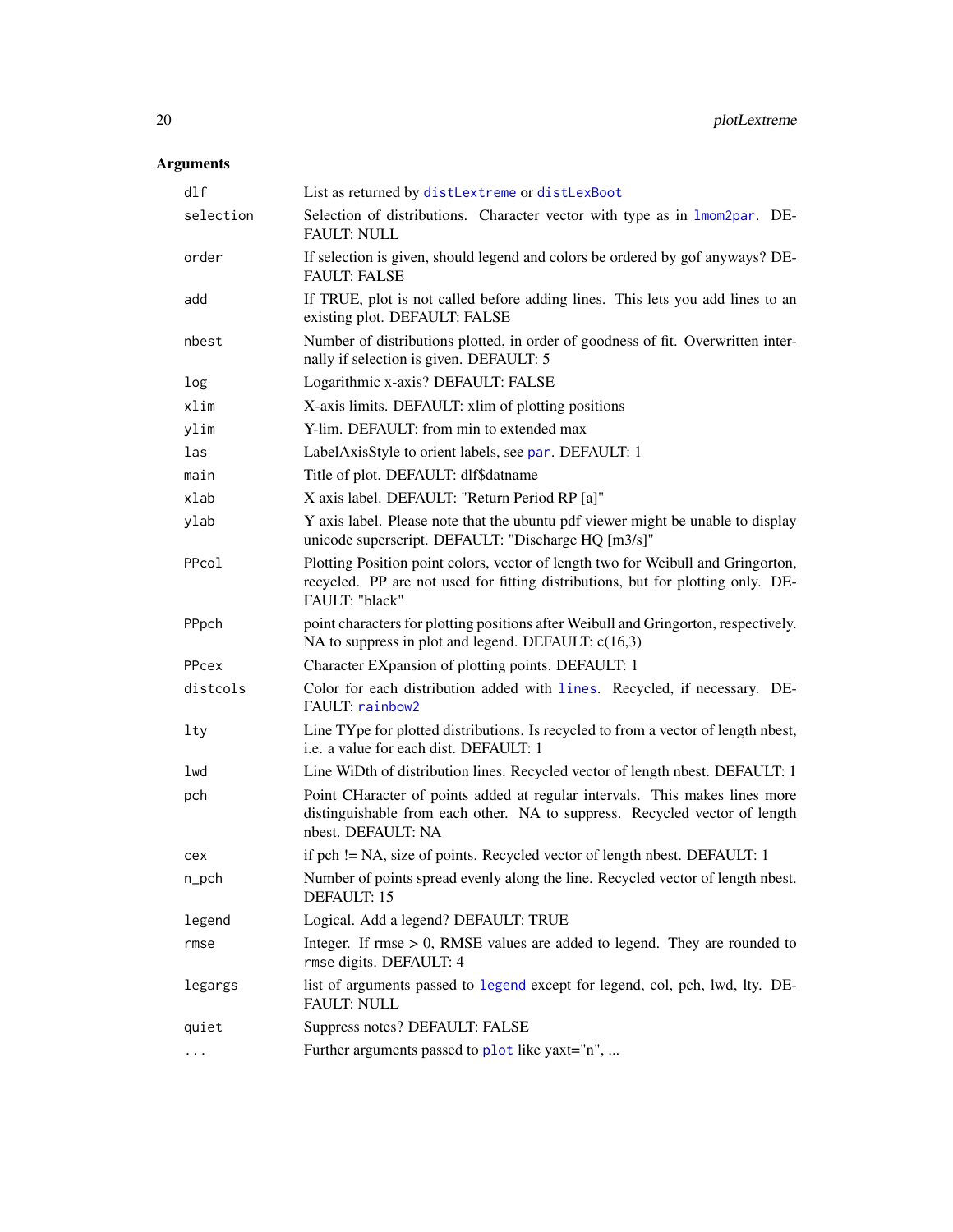#### <span id="page-20-0"></span>plotLfit 21

#### Value

invisible dlf object, see [printL](#page-24-1)

#### Author(s)

Berry Boessenkool, <br/>berry-b@gmx.de>, March 2015, updated heavily Aug 2015

#### See Also

[distLextreme](#page-3-1), [plotLfit](#page-20-1)

#### Examples

#see ?distLextreme

<span id="page-20-1"></span>plotLfit *Plot distributions fitted with L-moments*

#### Description

Plot histogram and distribution densities *or* ecdf with cumulated probability

#### Usage

```
plotLfit(dlf, nbest = 5, selection = NULL, order = TRUE, rmse = 4,
  cdf = FALSE, log = FALSE, supportends = TRUE, breaks = 20,
  xlim = extendrange(dlf4data, f = 0.15), ylim = NULL, col = "grey",main = paste(if (cdf) "Cumulated", "density distributions of", dlf$datname),
  xlab = dlf$datname, ylab = if (cdf) "(Empirical) Cumulated Density (CDF)"
  else "Probability Density Function (PDF)", las = 1,
  distcols = berryFunctions::rainbow2(nbest), lty = 1, add = FALSE,
  logargs = NULL, legend = TRUE, legargs = NULL, histargs = NULL, ...)
```
#### **Arguments**

| dlf       | List as returned by distLfit, containing the elements dat, parameter, gof, datname                              |
|-----------|-----------------------------------------------------------------------------------------------------------------|
| nbest     | Number of distributions plotted, in order of goodness of fit. DEFAULT: 5                                        |
| selection | Names of distributions in d1f\$parameter that will be drawn. Overrides nbest.<br>DEFAULT: NULL                  |
| order     | Logical: order legend and colors by RMSE, even if dlf\$gof is unordered or<br>selection is given? DEFAULT: TRUE |
| rmse      | Integers. If rmse $!= 0$ , RMSE values are added to legend. They are rounded to<br>rmse digits. DEFAULT: 4      |
| cdf       | If TRUE, plot cumulated DF instead of probability density. DEFAULT: FALSE                                       |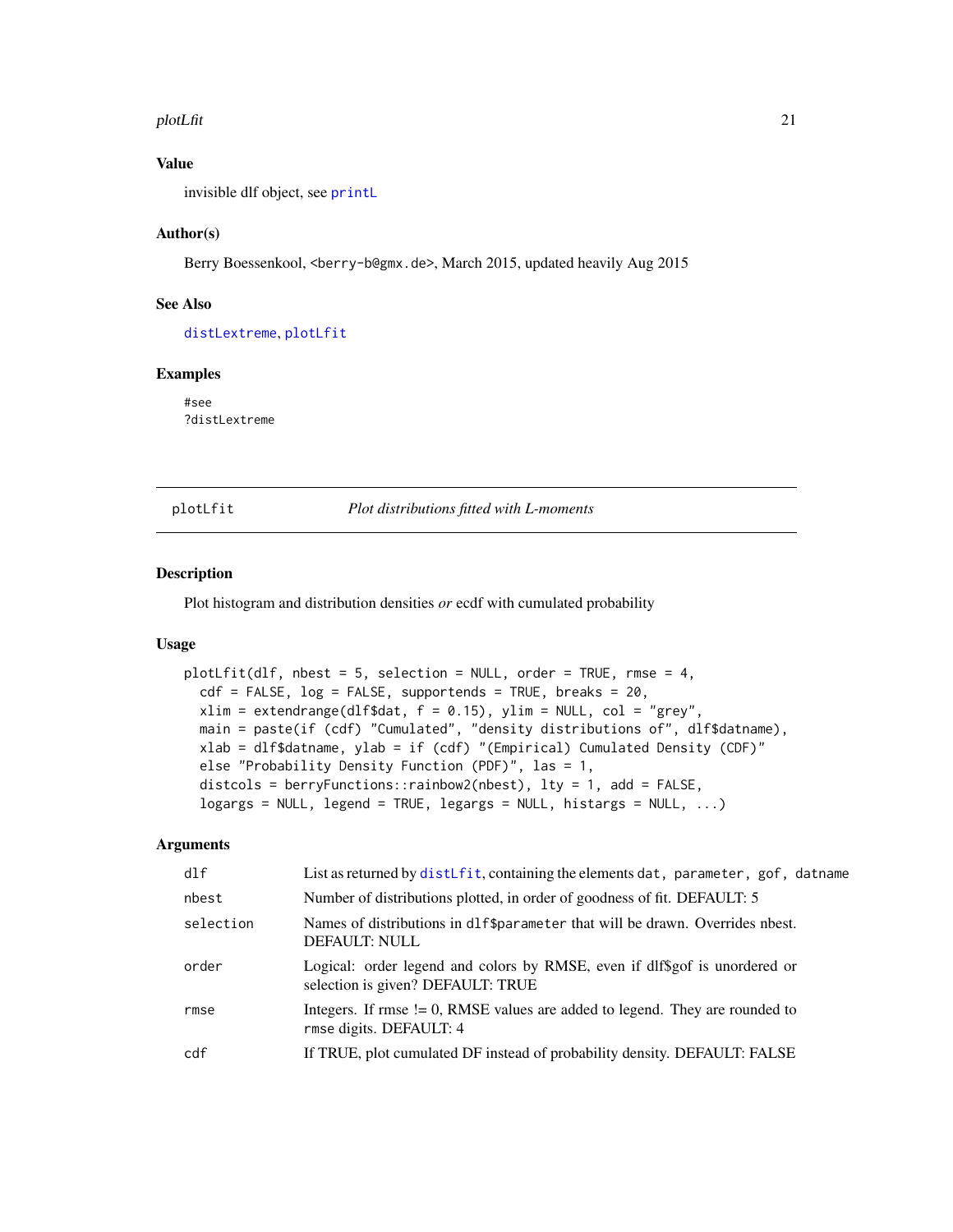<span id="page-21-0"></span>

| log              | If TRUE, logAxis is called. Only makes sense if dlf\$dat is already logarithmic<br>and ranges eg. from -2 to 3. DEFAULT: FALSE |  |
|------------------|--------------------------------------------------------------------------------------------------------------------------------|--|
| supportends      | If TRUE, dots are placed at the support bounds. DEFAULT: TRUE                                                                  |  |
| breaks           | hist breaks. DEFAULT: 20                                                                                                       |  |
| xlim, ylim       | hist or ecdf axis limits.                                                                                                      |  |
| col              | hist bar color or ecdf point color. DEFAULT: "grey"                                                                            |  |
| main, xlab, ylab |                                                                                                                                |  |
|                  | hist or ecdf main, xlab, ylab. DEFAULT: abstractions from d1f\$datname                                                         |  |
| las              | Label Axis Style for orientation of numbers along axes. DEFAULT: 1                                                             |  |
| distcols         | Color for each distribution added with lines. DEFAULT: rainbow2                                                                |  |
| lty              | Line TYpe for plotted distributions. Recycled vector of length nbest. DE-<br><b>FAULT: 1</b>                                   |  |
| add              | If TRUE, hist/ecdf is not called before adding lines. This lets you add lines<br>highly customized one by one. DEFAULT: FALSE  |  |
| logargs          | List of arguments passed to logAxis if log=TRUE. DEFAULT: NULL                                                                 |  |
| legend           | Should legend be called? DEFAULT: TRUE                                                                                         |  |
| legargs          | List of arguments passed to legend except for legend and col. DEFAULT:<br><b>NULL</b>                                          |  |
| histargs         | List of arguments passed to hist or ecdf except for x, freq. DEFAULT: NULL                                                     |  |
| $\cdots$         | Further arguments passed to lines, like type, pch,                                                                             |  |
|                  |                                                                                                                                |  |

#### Details

By default, this plots density instead of CDF, because the distributions are easier to discern and tail behavior is easier to judge visually. See also [http://www.vosesoftware.com/ModelRiskHelp/](http://www.vosesoftware.com/ModelRiskHelp/index.htm#Presenting_results/Cumulative_plots/Relationship_between_cdf_and_density_(histogram)_plots.htm) [index.htm#Presenting\\_results/Cumulative\\_plots/Relationship\\_between\\_cdf\\_and\\_densi](http://www.vosesoftware.com/ModelRiskHelp/index.htm#Presenting_results/Cumulative_plots/Relationship_between_cdf_and_density_(histogram)_plots.htm)ty\_ [\(histogram\)\\_plots.htm](http://www.vosesoftware.com/ModelRiskHelp/index.htm#Presenting_results/Cumulative_plots/Relationship_between_cdf_and_density_(histogram)_plots.htm)

#### Value

invisible dlf object, see [printL](#page-24-1)

#### Author(s)

Berry Boessenkool, <berry-b@gmx.de>, Sept 2014

#### See Also

[distLfit](#page-8-1), [plotLquantile](#page-22-1)

#### Examples

# See distLfit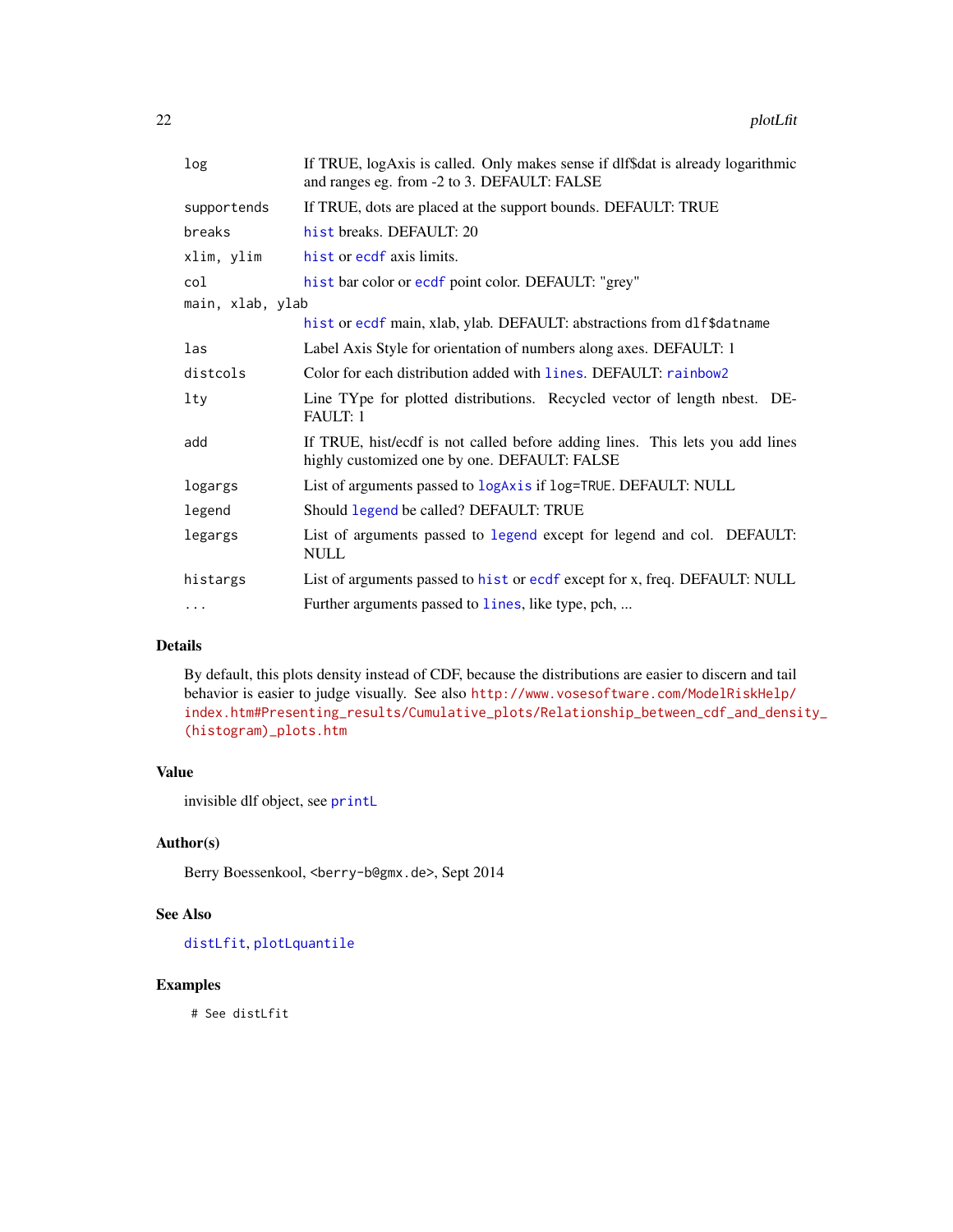<span id="page-22-1"></span><span id="page-22-0"></span>

Plot quantiles of distributions fitted with L-moments

### Usage

```
plotLquantile(dlf, nbest = 5, selection = NULL, order = FALSE,
  rows = NULL, heights = stats::quantile(par("usr")[3:4], 0.2),
 distcols = dlfplot$distcols, linargs = NULL, ...)
```
#### Arguments

| $d$ lf                  | List as returned by distLquantile, containing the elements dat, parameter, gof, datname, quant                                                                                                                                                                                   |
|-------------------------|----------------------------------------------------------------------------------------------------------------------------------------------------------------------------------------------------------------------------------------------------------------------------------|
| nbest, selection, order |                                                                                                                                                                                                                                                                                  |
|                         | Distributions to be plotted, see plotLfit                                                                                                                                                                                                                                        |
| rows                    | Rowname(s) of d1f\$quant that should be drawn instead of the selection / nbest<br>highest ranking distribution functions. 'GPD*' will select all the gpd fits. heights<br>and distions must then accordingly have at least 13 elements (or will be recy-<br>cled). DEFAULT: NULL |
| heights                 | Coordinates of quantile line ends, recycled if necessary. DEFAULT: 20% of plot<br>height.                                                                                                                                                                                        |
| distcols                | Color for each distribution added with lines. DEFAULT: dlfplot Sdistcols                                                                                                                                                                                                         |
| linargs                 | Arguments passed to lines. DEFAULT: NULL                                                                                                                                                                                                                                         |
| .                       | Further arguments passed to plotLfit                                                                                                                                                                                                                                             |

### Value

invisible dlf object, see [printL](#page-24-1)

#### Author(s)

Berry Boessenkool, <berry-b@gmx.de>, Dec 2016

#### See Also

[distLquantile](#page-10-1), [plotLfit](#page-20-1)

#### Examples

# See distLquantile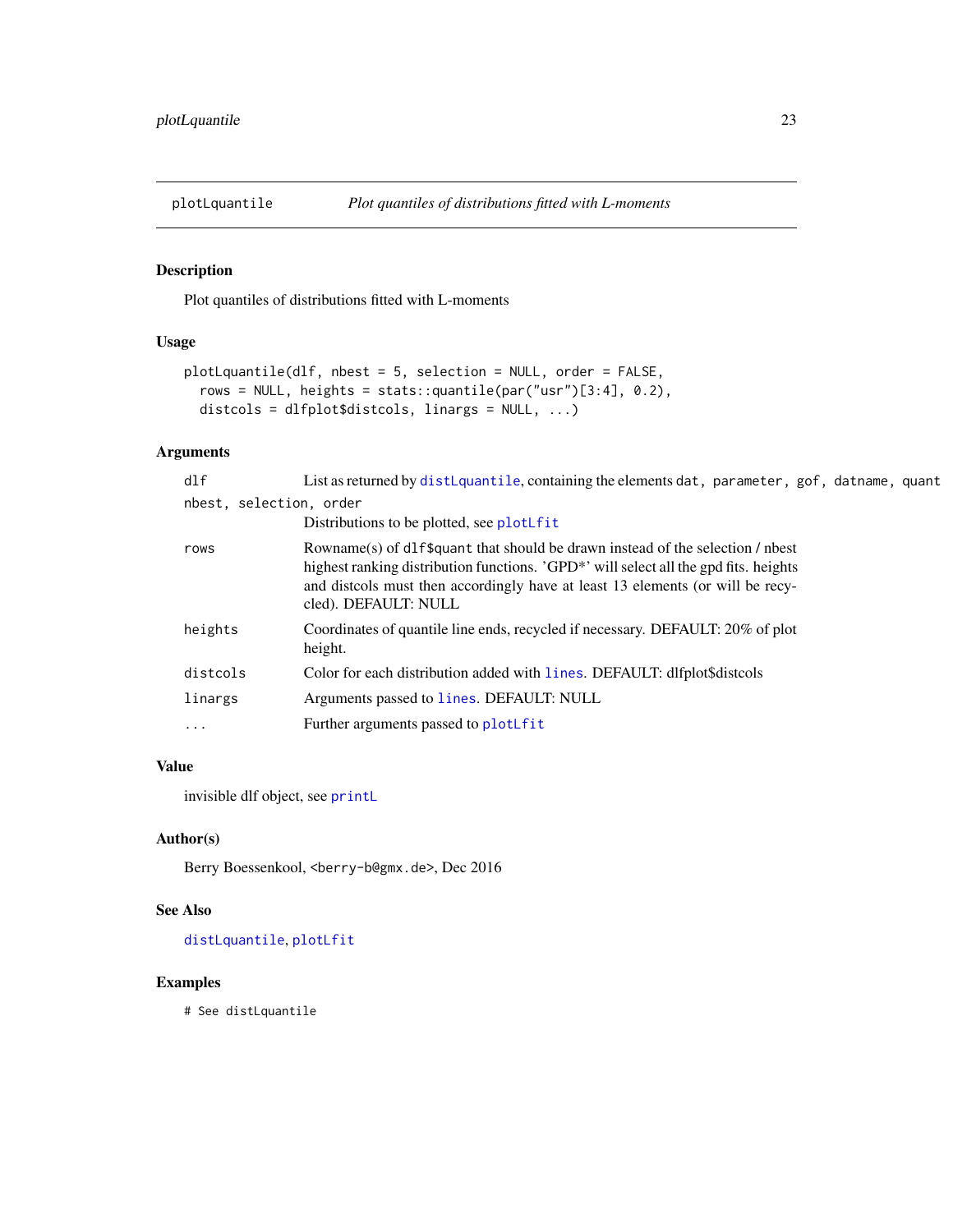<span id="page-23-1"></span><span id="page-23-0"></span>

Plot rank comparison of fitted distributions calculated by [distLfit](#page-8-1).

#### Usage

```
plotLweights(dlf, type = "o", col = RColorBrewer::brewer.pal(5, "Set2"),
 pch = c(1:4, NA), lty = 1, lwd = 1, legargs = NULL,
 main = "Distribution function GOF and weights", xlab = "Weight / RMSE",
 ylab = "", xlim = range(gof[, grep("weight", colnames(gof))], na.rm =
 TRUE), \ldots)
```
#### Arguments

| $d$ lf                   | List as returned by distlast containing the element gof              |
|--------------------------|----------------------------------------------------------------------|
| type, col, pch, lty, lwd |                                                                      |
|                          | Vectors with 5 values for line customization. Recycled if necessary. |
| legargs                  | List of arguments passed to legend, like cex, bg, etc.               |
| main, xlab, ylab         |                                                                      |
|                          | plot title and axis labels                                           |
| xlim                     | Range of x axis. DEFAULT: range(gof\$weight*)                        |
|                          | Further arguments passed to plot.                                    |

#### Value

None.

#### Author(s)

Berry Boessenkool, <berry-b@gmx.de>, Sept 2014

#### See Also

[distLweights](#page-14-1), [distLfit](#page-8-1)

#### Examples

# see distLweights and distLfit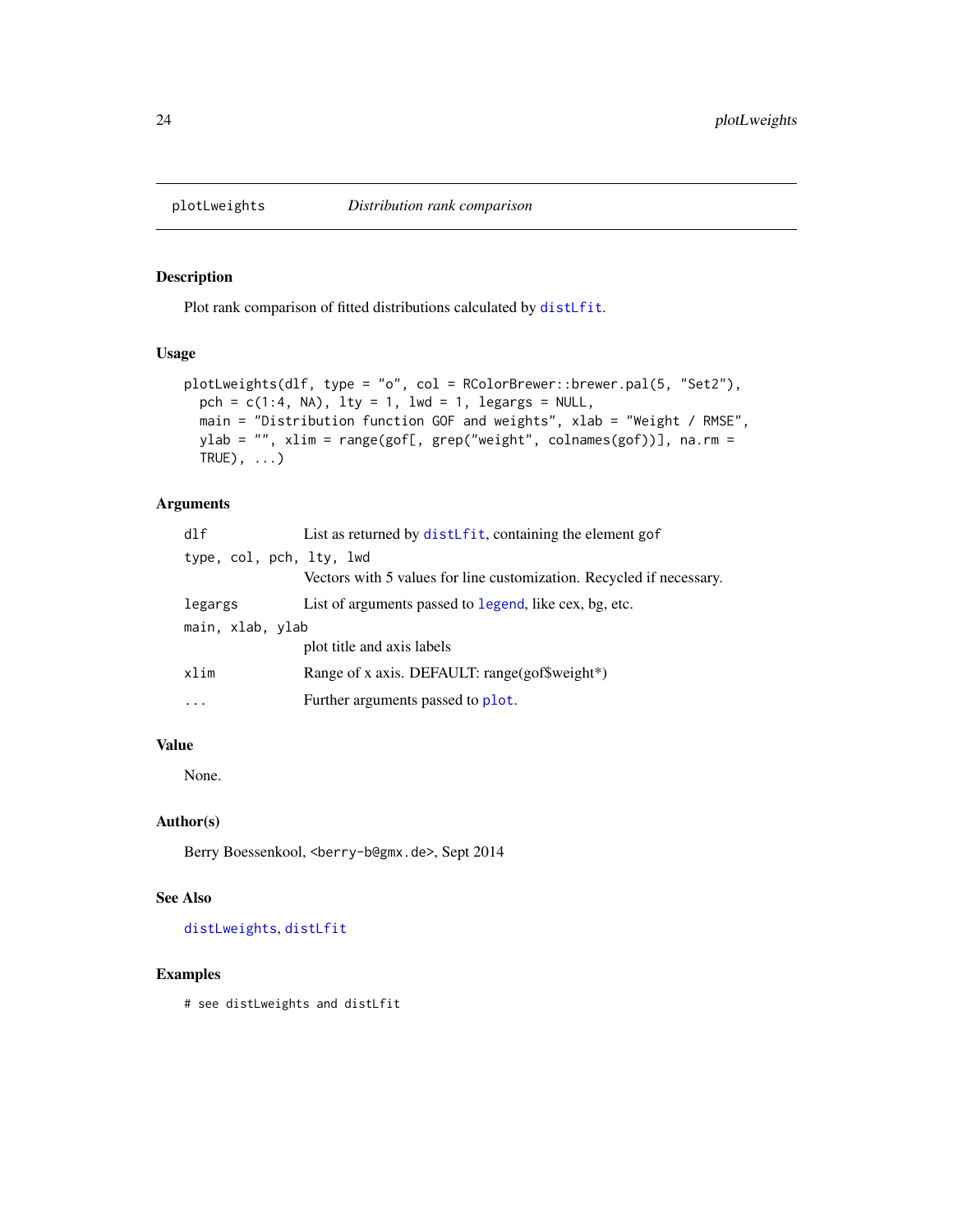<span id="page-24-1"></span><span id="page-24-0"></span>

print list objects created in this package

#### Usage

printL(dlf, digits = 1)

#### Arguments

| dlf    | List as explained in section Details    |
|--------|-----------------------------------------|
| digits | number of digits rounded to. DEFAULT: 1 |

#### Details

The common object to share between functions (see overview in [extremeStat](#page-16-1)) is a list with the following elements:

| dat                 | numeric vector with (extreme) values, with all NAs and values below threshold removed               |
|---------------------|-----------------------------------------------------------------------------------------------------|
| dat_full            | original input data complete with NAs                                                               |
| datname             | character string for main, xlab etc                                                                 |
| parameter           | list (usually of length 17 if speed=TRUE in distLfit) with parameters of each distribution          |
| gof                 | dataframe with 'Goodness of Fit' measures, sorted by RMSE of theoretical and empirical cumulated    |
| distnames           | character vector with selected distribution names                                                   |
| distfailed          | Names of nonfitted distributions or ""                                                              |
| distcols            | colors for distnames (for plotting). If not given manually, determined by berry Functions: : rainbe |
| distselector        | character string with function name creating the selection                                          |
| truncate, threshold | Truncation percentage and threshold value, relevant for distLquantile                               |

optionally, it can also contain:

| returnlev, npv |                                           | data frame with values of distributions for given return periods (RPs), nul- |
|----------------|-------------------------------------------|------------------------------------------------------------------------------|
|                | RPweibull, RPgringorton                   | Return periods according to plotting positions, added in plotLextreme        |
| quant          |                                           | Quantile estimates from distLquantile                                        |
|                | exBootRPs, gexBootSim, exBootCI, exBootCL | objects from distLexBoot                                                     |

#### Value

none, prints via [message](#page-0-0).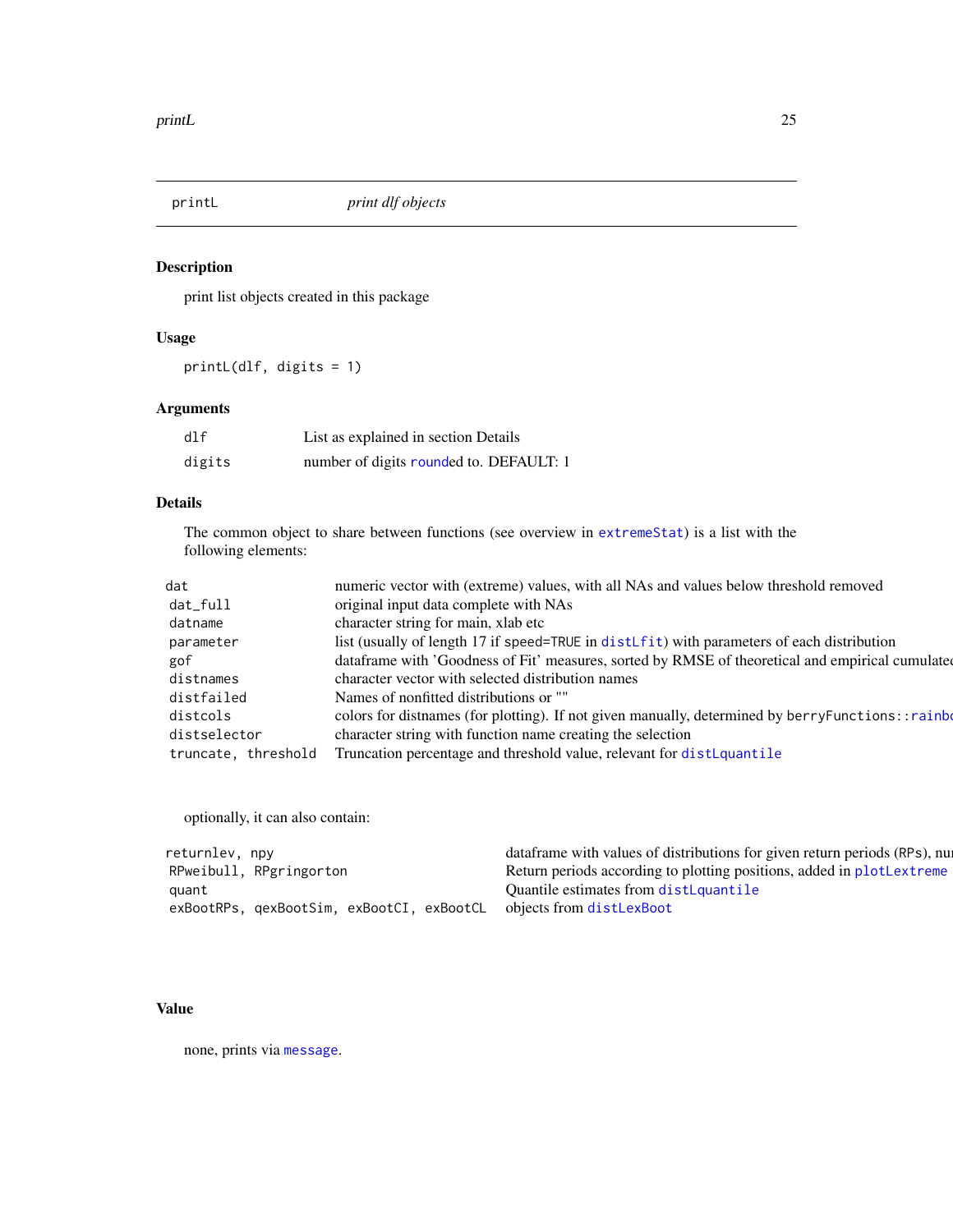#### Author(s)

Berry Boessenkool, <br/>berry-b@gmx.de>, Sept 2014, March + July 2015, Dec 2016

#### See Also

[extremeStat](#page-16-1)

#### Examples

# see ?distLextreme

#### quantGPD *Fast GPD quantile estimate*

#### Description

Fast GPD quantile estimate through L-moments

#### Usage

```
quantGPD(x, probs = c(0.8, 0.9, 0.99), truncate = 0,
 threshold = berryFunctions::quantileMean(x, truncate), addn = TRUE,
 quiet = FALSE, ...)
```
#### Arguments

| $\mathsf{x}$        | Vector with numeric values. NAs are silently ignored.                   |
|---------------------|-------------------------------------------------------------------------|
| probs               | Probabilities. DEFAULT: c(0.8,0.9,0.99)                                 |
| truncate, threshold |                                                                         |
|                     | Truncation proportion or threshold. DEFAULT: 0, computed See q_gpd.     |
| addn                | Logical: add element with sample size (after truncation). DEFAULT: TRUE |
| quiet               | Should messages from this function be suppressed? DEFAULT: FALSE        |
| .                   | Further arguments passed to 1momco:: pargpa                             |

#### Value

Vector with quantiles

#### Author(s)

Berry Boessenkool, <berry-b@gmx.de>, Jun 2017

<span id="page-25-0"></span>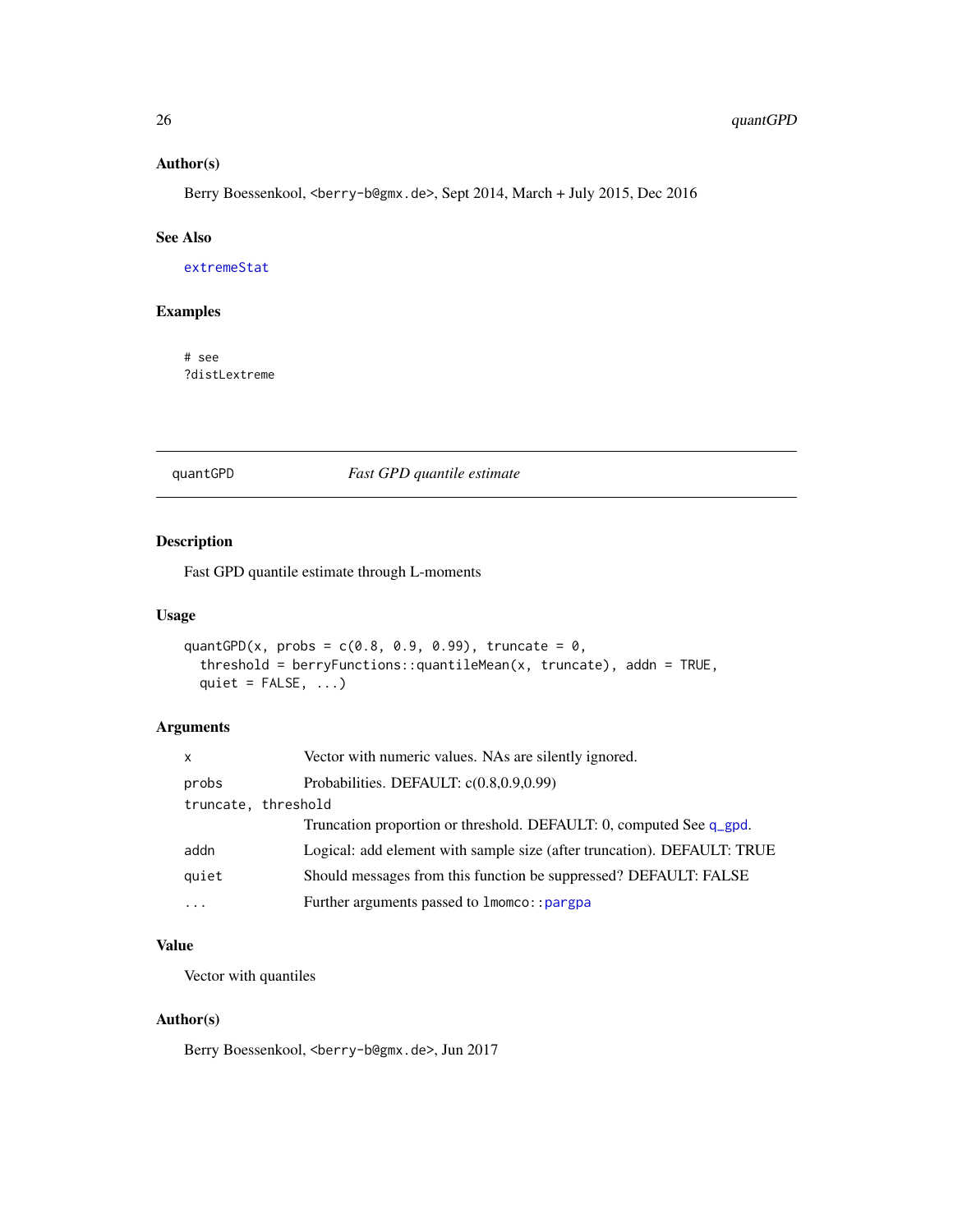#### <span id="page-26-0"></span> $q\_gpd$  . The contract of the contract of the contract of the contract of the contract of the contract of the contract of the contract of the contract of the contract of the contract of the contract of the contract of the

#### See Also

[q\\_gpd](#page-26-1) for a comparison across R packages and methods, [distLquantile](#page-10-1) to compare distributions

#### Examples

```
data(annMax)
quantile(annMax, 0.99)
quantGPD(annMax, 0.99)
## Not run: # Excluded from CRAN checks to reduce checking time
data(rain, package="ismev") ; rain <- rain[rain>0]
hist(rain, breaks=50, col=7)
tr <- seq(0,0.999, len=50)
qu <- pbapply::pbsapply(tr, quantGPD, x=rain, probs=c(0.9,0.99,0.999) ) # 30 s
plot(tr, qu[3,], ylim=range(rain), las=1, type="l")
lines(tr, qu[2,], col=2); lines(tr, qu[1,], col=4)
tr <- seq(0.88,0.999, len=50)
qu <- pbapply::pbsapply(tr, quantGPD, x=rain, probs=c(0.9,0.99,0.999) ) # 5 s
plot(tr, qu[3,], ylim=range(rain), las=1, type="l")
lines(tr, qu[2,], col=2); lines(tr, qu[1,], col=4);
tail(qu['n'',])library(microbenchmark)
data(rain, package="ismev"); rain <- rain[rain>0]
mb <- microbenchmark(quantGPD(rain[1:200], truncate=0.8, probs=0.99, addn=F),
distLquantile(rain[1:200], sel="gpa", emp=F, truncate=0.8, quiet=T, probs=0.99)[1,1]
)
boxplot(mb)
# since computing the lmoments takes most of the computational time,
# there's not much to optimize in large samples like n=2000
```
## End(Not run)

<span id="page-26-1"></span>q\_gpd *GPD quantile of sample*

#### Description

Compute quantile of General Pareto Distribution fitted to sample by peak over threshold (POT) method using threshold from truncation proportion, comparing several R packages doing this

#### Usage

```
q_{ggpd}(x, \text{probs} = c(0.8, 0.9, 0.99), \text{truncated} = 0,threshold = berryFunctions::quantileMean(x, truncate),
  package = "extRemes", method = NULL, list = FALSE,
```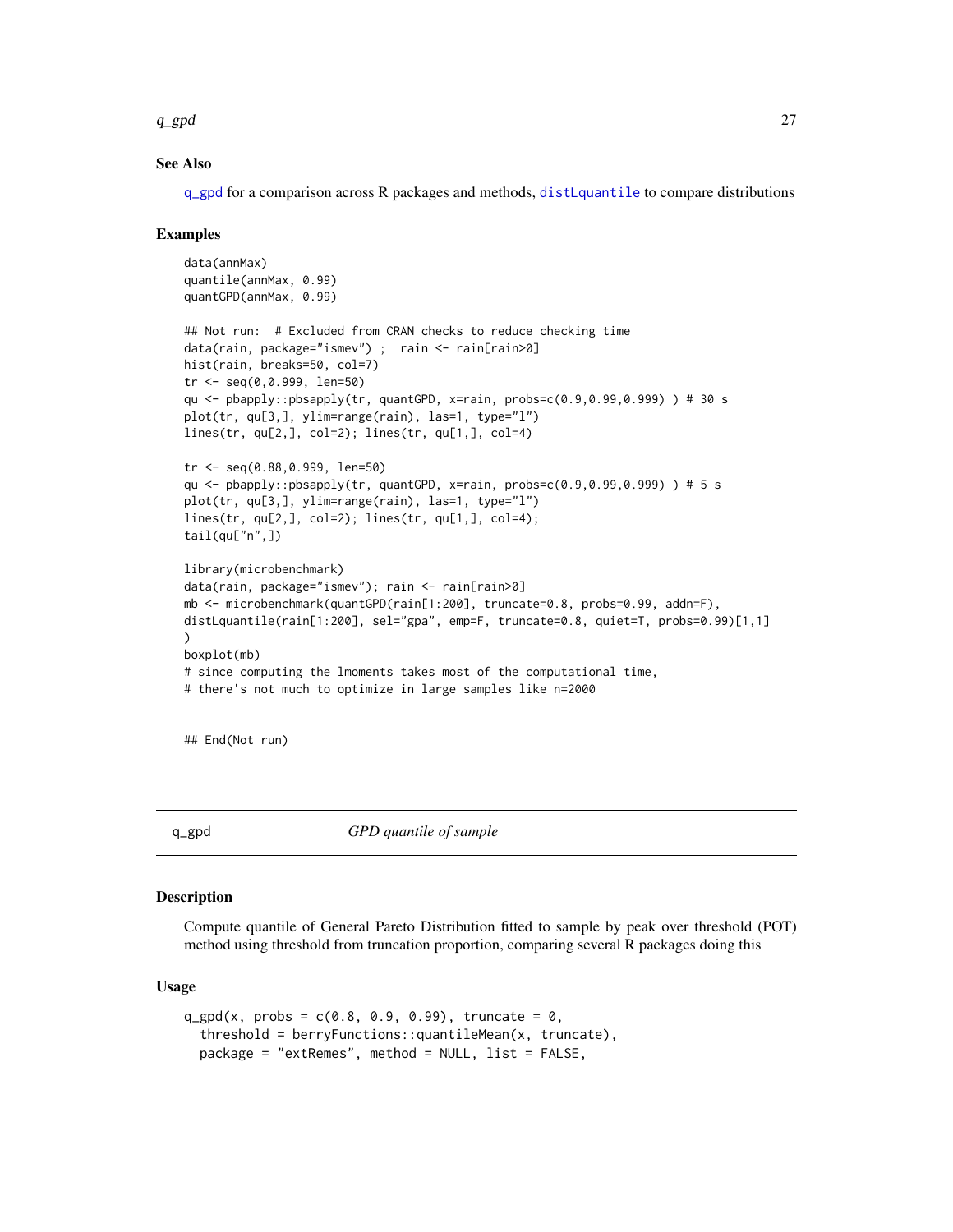```
undertruncNA = TRUE, quiet = FALSE, ttquiet = quiet, efquiet = quiet,
...)
```
#### Arguments

| Vector with numeric values. NAs are silently ignored.                                                                                                                              |
|------------------------------------------------------------------------------------------------------------------------------------------------------------------------------------|
| Probabilities of truncated (Peak over threshold) quantile. DEFAULT: c(0.8,0.9,0.99)                                                                                                |
| Truncation percentage (proportion of sample discarded). DEFAULT: 0                                                                                                                 |
| POT cutoff value. If you want correct percentiles, set this only via truncate, see<br>Details. DEFAULT: quantileMean(x, truncate)                                                  |
| Character string naming package to be used. One of c("Imomco","evir","evd","extRemes","fExtremes","is<br>DEFAULT: "extRemes"                                                       |
| method passed to the fitting function, if applicable. Defaults are internally spec-<br>ified (See Details), depending on package, if left to the DEFAULT: NULL.                    |
| Return result from the fitting function with the quantiles added to the list as ele-<br>ment quant and some information in elements starting with q_gpd_. DEFAULT:<br><b>FALSE</b> |
| Return NAs for probs below truncate? Highly recommended to leave this at the<br><b>DEFAULT: TRUE</b>                                                                               |
| Should messages from this function be suppressed? DEFAULT: FALSE                                                                                                                   |
| Should truncation!=threshold messages from this function be suppressed? DE-<br>FAULT: quiet                                                                                        |
| Should warnings in function calls to the external packages be suppressed via<br>options (warn= $-1$ )? The usual type of warning is: NAs produced in $log()$ .<br>DEFAULT: quiet   |
| Further arguments passed to the fitting function listed in section Details.                                                                                                        |
|                                                                                                                                                                                    |

#### Details

Depending on the value of "package", this fits the GPD using lmomco:[:pargpa](#page-0-0) evir:[:gpd](#page-0-0) evd:[:fpot](#page-0-0) extRemes:[:fevd](#page-0-0) fExtremes:[:gpdFit](#page-0-0) ismev:[:gpd.fit](#page-0-0) Renext:[:Renouv](#page-0-0) or Renext:[:fGPD](#page-0-0)

The method defaults (and other possibilities) are lmomco: none, only L-moments evir: "pwm" (probability-weighted moments), or "ml" (maximum likelihood) evd: none, only Maximum-likelihood fitting implemented extRemes: "MLE", or "GMLE", "Bayesian", "Lmoments" fExtremes: "pwm", or "mle"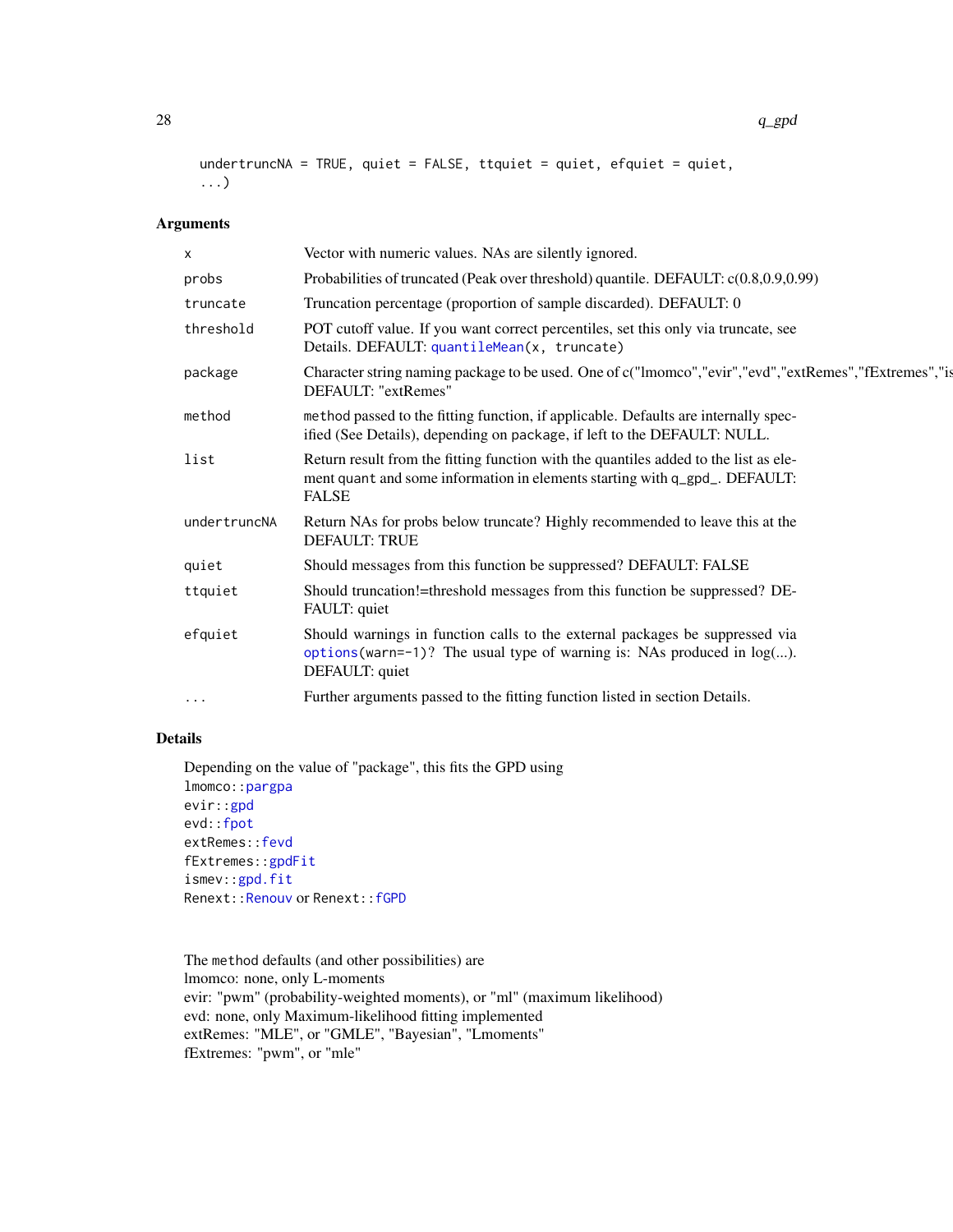#### <span id="page-28-0"></span> $q\_gpd$  and  $29$

ismev: none, only Maximum-likelihood fitting implemented

Renext: "r" for [Renouv](#page-0-0) (since distname.y = "gpd", evd::fpot is used), or 'f' for  $fGPD$  (with minimum POTs added)

The Quantiles are always given with probs in regard to the full (uncensored) sample. If e.g. truncate is 0.90, the distribution function is fitted to the top 10% of the sample. The 95th percentile of the full sample is equivalent to the 50% quantile of the subsample actually used for fitting. For computation, the probabilities are internally updated with  $p2=(p-t)/(1-t)$  but labeled with the original p. If you truncate 90% of the sample, you cannot compute the 70th percentile anymore, thus undertruncNA should be left to TRUE.

If not exported by the packages, the quantile functions are extracted from their source code (Nov 2016).

#### Value

Named vector of quantile estimates for each value of probs,

or if(list): list with element q\_gpd\_quant and info-elements added. q\_gpd\_n\_geq is number of values greater than or equal to q\_gpd\_threshold. gt is only greater than.

#### Author(s)

Berry Boessenkool, <berry-b@gmx.de>, Feb 2016

#### References

<http://stackoverflow.com/q/27524131>, <http://stats.stackexchange.com/q/129438>

#### See Also

```
distLquantile which compares results for all packages
Other related packages (not implemented):
https://cran.r-project.org/package=gPdtest
https://cran.r-project.org/package=actuar
https://cran.r-project.org/package=fitdistrplus
https://cran.r-project.org/package=lmom
```

```
data(annMax)
q_gpd(annMax)
q_gpd(annMax, truncate=0.6)
q_gpd(annMax, truncate=0.85)
q_gpd(annMax, truncate=0.91)
q_gpd(annMax, package="evir")
q_gpd(annMax, package="evir", method="ml")
q_gpd(annMax, package="evd")
q_gpd(annMax, package="extRemes")
```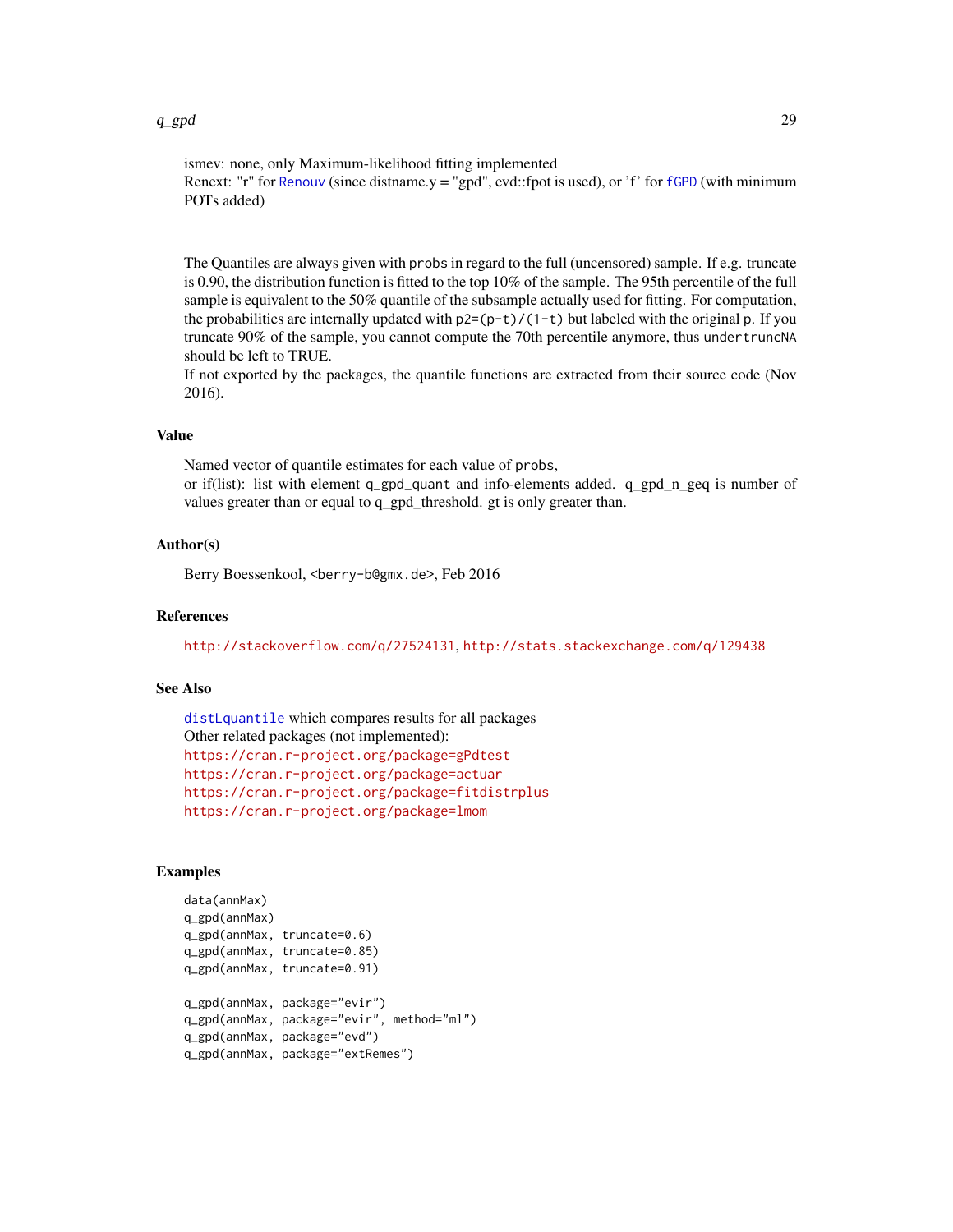```
q_gpd(annMax, package="extRemes", method="GMLE")
#q_gpd(annMax, package="extRemes", method="Bayesian") # computes a while
q_gpd(annMax, package="extRemes", method="Lmoments")
q_gpd(annMax, package="extRemes", method="nonsense") # NAs
q_gpd(annMax, package="fExtremes") # log warnings
q_gpd(annMax, package="fExtremes", efquiet=TRUE) # silenced warnings
q_gpd(annMax, package="fExtremes", method= "mle")
q_gpd(annMax, package="ismev")
q_gpd(annMax, package="Renext")
q_gpd(annMax, package="Renext", method="f")
berryFunctions::is.error(q_gpd(annMax, package="nonsense"), force=TRUE)
# compare all at once with
d <- distLquantile(annMax); d
# d <- distLquantile(annMax, speed=FALSE); d # for Bayesian also
q_gpd(annMax, truncate=0.85, package="evd") # Note about quantiles
q_gpd(annMax, truncate=0.85, package="evir")
q_gpd(annMax, truncate=0.85, package="evir", quiet=TRUE) # No note
q_gpd(annMax, truncate=0.85, package="evir", undertruncNA=FALSE)
q_gpd(annMax, truncate=0.85, package="evir", list=TRUE)
str( q_gpd(annMax, truncate=0.85, probs=0.6, package="evir", list=TRUE) )# NAs
str( q_gpd(annMax, package="evir", list=TRUE) )
str( q_gpd(annMax, package="evd", list=TRUE) )
str( q_gpd(annMax, package="extRemes", list=TRUE) )
str( q_gpd(annMax, package="fExtremes", list=TRUE) )
str( q_gpd(annMax, package="ismev", list=TRUE) )
str( q_gpd(annMax, package="Renext", list=TRUE) )
q_gpd(annMax, package="evir", truncate=0.9, method="ml") # NAs (MLE fails often)
trunc <- seq(0,0.9,len=500)
library("pbapply")
quant <- pbsapply(trunc, function(tr) q_gpd(annMax, pack="evir", method = "pwm",
                                           truncate=tr, quiet=TRUE))
quant <- pbsapply(trunc, function(tr) q_gpd(annMax, pack="lmomco", truncate=tr, quiet=TRUE))
plot(trunc, quant["99%",], type="l", ylim=c(80,130), las=1)
lines(trunc, quant["90%",])
lines(trunc, quant["80%",])
plot(trunc, quant["RMSE",], type="l", las=1)
## Not run:
## Not run in checks because simulation takes too long
trunc <- seq(0,0.9,len=200)
dlfs <- pblapply(trunc, function(tr) distLfit(annMax, truncate=tr, quiet=TRUE, order=FALSE))
rmses <- sapply(dlfs, function(x) x$gof$RMSE)
plot(trunc, trunc, type="n", ylim=range(rmses,na.rm=TRUE), las=1, ylab="rmse")
cols <- rainbow2(17)[rank(rmses[,1])]
for(i in 1:17) lines(trunc, rmses[i,], col=cols[i])
dlfs2 <- lapply(0:8/10, function(tr) distLfit(annMax, truncate=tr, quiet=TRUE))
```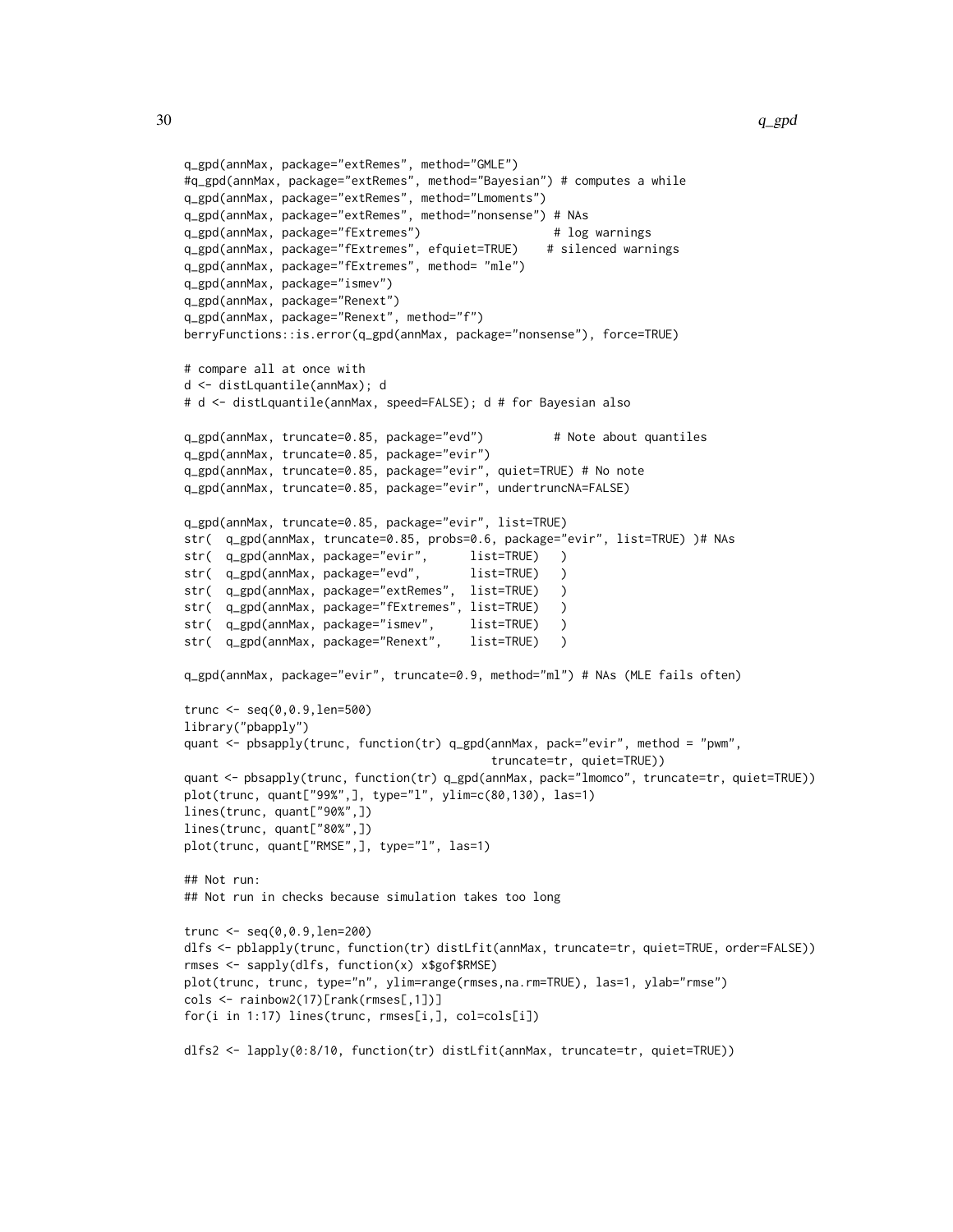#### $q\_gpd$  31

```
pdf("dummy.pdf")
dummy <- sapply(dlfs2, function(x)
{plotLfit(x, cdf=TRUE, main=x$truncate, ylim=0:1, xlim=c(20,135), nbest=1)
title(sub=round(x$gof$RMSE[1],4))
})
dev.off()
# truncation effect
mytruncs <- seq(0, 0.9, len=150)
oo <- options(show.error.messages=FALSE, warn=-1)
myquants <- sapply(mytruncs, function(t) q_gpd(annMax, truncate=t, quiet=TRUE))
options(oo)
plot(1, type="n", ylim=range(myquants, na.rm=TRUE), xlim=c(0,0.9), las=1,
     xlab="truncated proportion", ylab="estimated quantiles")
abline(h=quantileMean(annMax, probs=c(0.8,0.9,0.99)))
for(i in 1:3) lines(mytruncs, myquants[i,], col=i)
text(0.3, c(87,97,116), rownames(myquants), col=1:3)
# Underestimation in small samples
# create known population:
dat <- extRemes::revd(1e5, scale=50, shape=-0.02, threshold=30, type="GP")
op <- par(mfrow=c(1,2), mar=c(2,2,1,1))
hist(dat, breaks=50, col="tan")
berryFunctions::logHist(dat, breaks=50, col="tan")
par(op)
# function to estimate empirical and GPD quantiles from subsamples
samsizeeffect <- function(n, nrep=30, probs=0.999, trunc=0.5, Q=c(0.4,0.5,0.6))
{
res <- replicate(nrep, {
subsample <- sample(dat, n)
qGPD <- q_gpd(subsample, probs=probs, truncate=trunc)
qEMP <- berryFunctions::quantileMean(subsample, probs=probs, truncate=trunc)
c(qGPD=qGPD, qEMP=qEMP)})
apply(res, MARGIN=1, berryFunctions::quantileMean, probs=Q)
}
# Run and plot simulations
samplesize <- c(seq(20, 150, 10), seq(200,800, 100))
results <- pbapply::pblapply(samplesize, samsizeeffect)
res <- function(row, col) sapply(results, function(x) x[row,col])
berryFunctions::ciBand(yu=res(3,1),yl=res(1,1),ym=res(2,1),x=samplesize,
 main="99.9% Quantile underestimation", xlab="subsample size", ylim=c(200,400), colm=4)
berryFunctions::ciBand(yu=res(3,2),yl=res(1,2),ym=res(2,2),x=samplesize, add=TRUE)
abline(h=berryFunctions::quantileMean(dat, probs=0.999))
text(300, 360, "empirical quantile of full sample")
text(300, 340, "GPD parametric estimate", col=4)
text(300, 300, "empirical quantile estimate", col="green3")
```
## End(Not run) # end of dontrun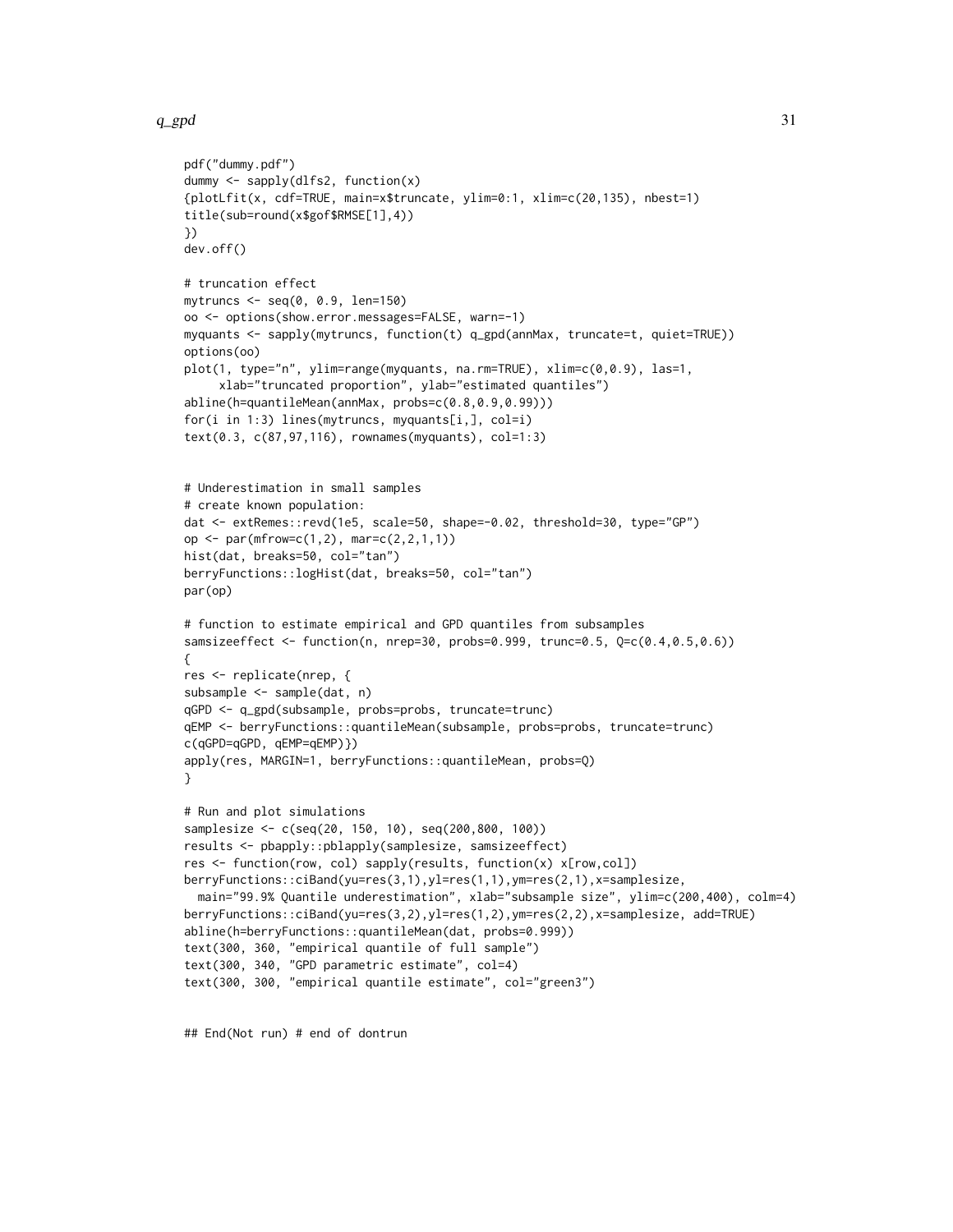<span id="page-31-1"></span><span id="page-31-0"></span>

Compute weighted averages of quantile estimates

#### Usage

```
q_weighted(quant, weights = distLweights(quant, ...), onlyc = FALSE, ...)
```
#### Arguments

| quant   | Data.frame as in distLquantile output.                                                                                                        |
|---------|-----------------------------------------------------------------------------------------------------------------------------------------------|
| weights | Data.frame as in distLweights output.                                                                                                         |
| onlyc   | Logical: only return custom weighted quantile estimates as a vector? Useful to<br>add those to existing results. See examples. DEFAULT: FALSE |
| .       | Arguments passed to distLweights like weightc, onlydn=FALSE. order will<br>be ignored, as q_weighted only adds/changes the rows weighted*.    |

#### Value

data.frame with rows "weighted\*" added.

#### Author(s)

Berry Boessenkool, <berry-b@gmx.de>, Dec 2016

#### See Also

[distLquantile](#page-10-1)

```
x \le - data.frame(A=1:5, RMSE=runif(5))
distLweights(x, onlydn=FALSE)
q_weighted(x, onlydn=FALSE)
q_weighted(x, distLweights(x, weightc=c("1"=3, "3"=5), order=FALSE, onlydn=FALSE) )
x \leftarrow \text{rev}(190)d <- distLquantile(x)
d2 <- q_weighted(d)
stopifnot(all(d==d2, na.rm=TRUE))
# fast option for adding custom weighted estimates:
cw \leftarrow runif(17)names(cw) <- c("exp", "gam", "gev", "glo", "gno", "gpa", "gum", "kap", "lap",
```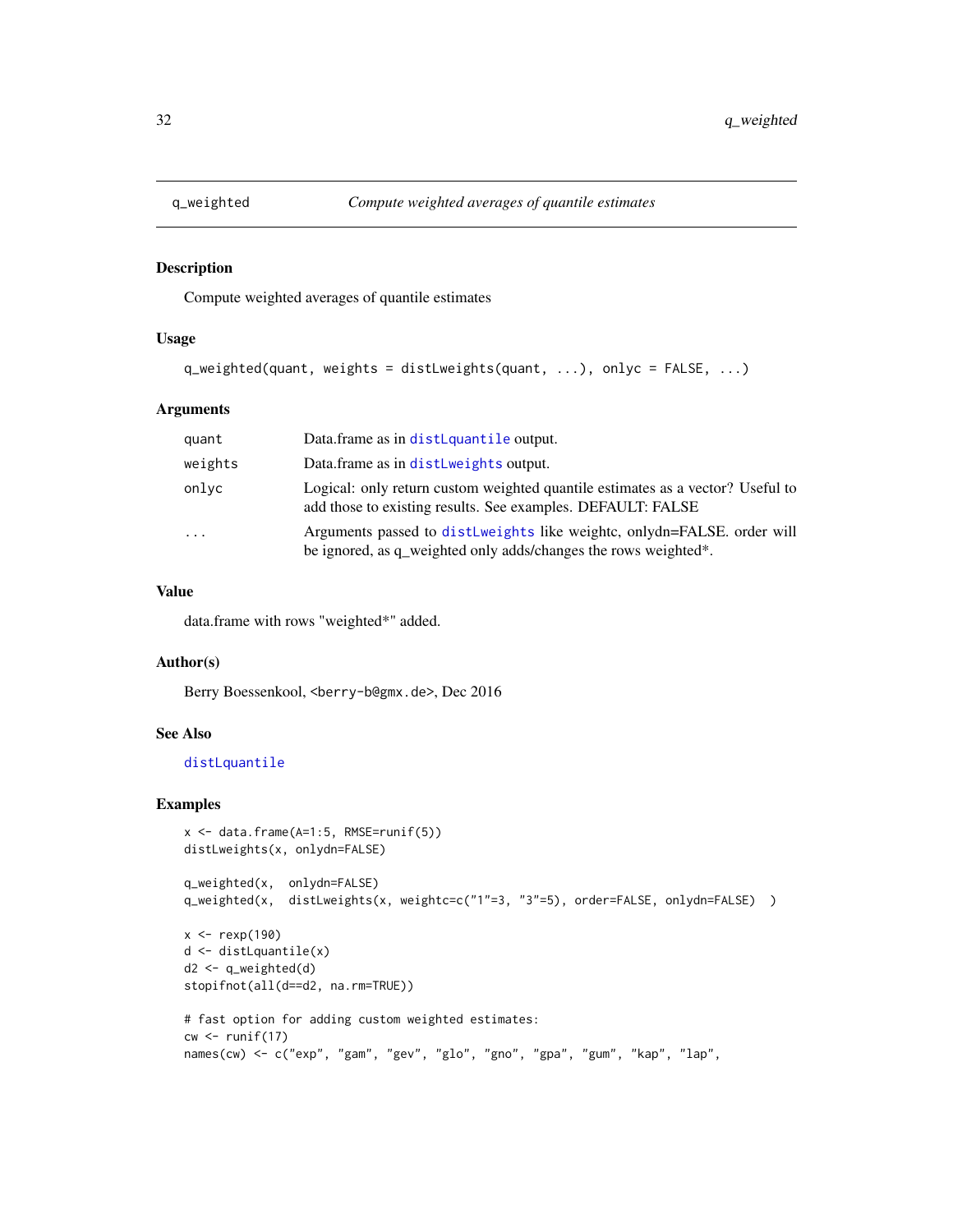<span id="page-32-0"></span>weightp 33

```
"ln3", "nor", "pe3", "ray", "revgum", "rice", "wak", "wei")
dw <- distLweights(d, weightc=cw)
qw1 <- q_weighted(d, weightc=cw); qw1
qw2 <- q_weighted(d, weights=dw); qw2
stopifnot(all(qw1==qw2, na.rm=TRUE))
q_weighted(d, weights=dw, onlyc=TRUE)
q_weighted(d, weights=data.frame(weightc=cw), onlyc=TRUE)
## Not run: # time consuming
system.time(pbreplicate(5000, q_weighted(d, weightc=cw))) # 8.5 secs
system.time(pbreplicate(5000, q_weighted(d, weights=dw, onlyc=TRUE))) # 0.8 secs
```
## End(Not run)

weightp *distribution weights*

#### Description

Weights for weighted average as in the submission of revisions for the paper  $http://www.nat-hazards-earth-systemsci-ci http://www.nat-hazards-earth-systemsci-ci$ [net/nhess-2016-183/](http://www.nat-hazards-earth-syst-sci-discuss.net/nhess-2016-183/)

#### Format

named num [1:17]

#### Source

See paper revisions (not yet online at moment of extremeStat update) (<br/>berry-b@gmx.de>)

```
data(weightp)
data.frame(weightp)
barplot(weightp, horiz=TRUE, las=1)
stopifnot( all.equal(sum(weightp), 1) )
data(annMax) ; data(weightp)
dlf <- distLfit(annMax, weightc=weightp)
dlf$gof
quant <- distLquantile(annMax, weightc=weightp)
quant
```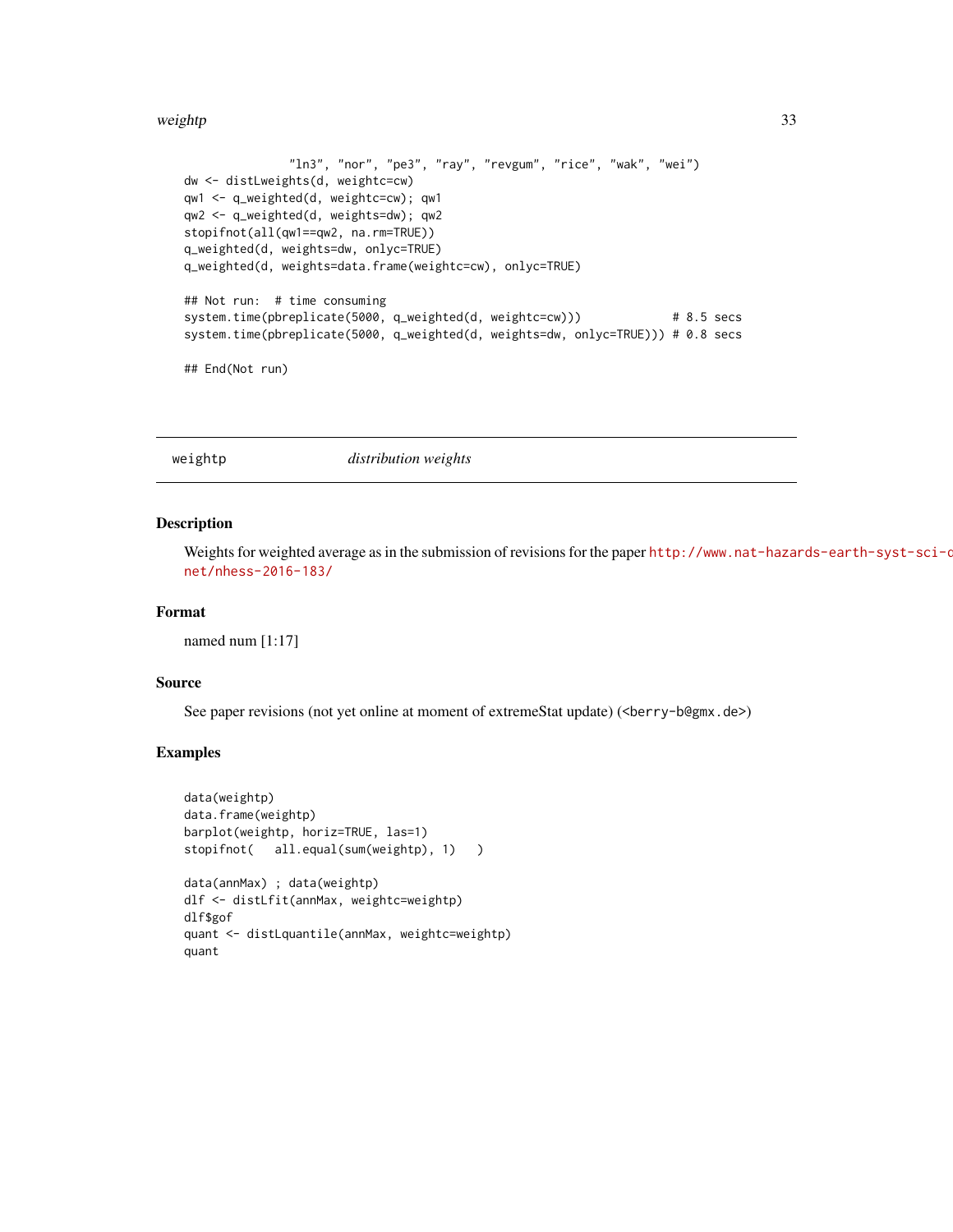# <span id="page-33-0"></span>Index

∗Topic bootstrap distLexBoot , [3](#page-2-0) plotLexBoot , [18](#page-17-0) ∗Topic datasets annMax , [2](#page-1-0) weightp , [33](#page-32-0) ∗Topic distribution distLexBoot, [3](#page-2-0) distLextreme , [4](#page-3-0) distLfit , [9](#page-8-0) distLquantile , [11](#page-10-0) distLweights , [15](#page-14-0) plotLexBoot , [18](#page-17-0) plotLextreme , [19](#page-18-0) plotLfit , [21](#page-20-0) plotLquantile , [23](#page-22-0) plotLweights , [24](#page-23-0) q\_gpd , [27](#page-26-0) q\_weighted , [32](#page-31-0) quantGPD , [26](#page-25-0) ∗Topic documentation extremeStat , [17](#page-16-0) ∗Topic dplot distLexBoot, [3](#page-2-0) distLextreme , [4](#page-3-0) distLfit , [9](#page-8-0) plotLexBoot , [18](#page-17-0) plotLextreme , [19](#page-18-0) ∗Topic hplot distLexBoot, [3](#page-2-0) distLextreme , [4](#page-3-0) distLfit , [9](#page-8-0) plotLexBoot , [18](#page-17-0) plotLextreme , [19](#page-18-0) plotLfit , [21](#page-20-0) plotLquantile , [23](#page-22-0) plotLweights , [24](#page-23-0) ∗Topic list printL , [25](#page-24-0)

∗Topic methods printL , [25](#page-24-0) ∗Topic montecarlo distLexBoot, <mark>[3](#page-2-0)</mark> plotLexBoot , [18](#page-17-0) ∗Topic package extremeStat , [17](#page-16-0) ∗Topic print printL , [25](#page-24-0) ∗Topic robust distLquantile , [11](#page-10-0) q\_gpd , [27](#page-26-0) quantGPD , [26](#page-25-0) ∗Topic ts distLexBoot , [3](#page-2-0) distLextreme , [4](#page-3-0) plotLexBoot , [18](#page-17-0) ∗Topic univar distLfit , [9](#page-8-0) distLquantile , [11](#page-10-0) q\_gpd , [27](#page-26-0) quantGPD , [26](#page-25-0) annMax , [2](#page-1-0) ciBand , *[19](#page-18-0)* dist.list , *[9](#page-8-0)* , *[12](#page-11-0)* , *[15](#page-14-0)* distLexBoot , [3](#page-2-0) , *[5](#page-4-0)* , *[18](#page-17-0) [–20](#page-19-0)* , *[25](#page-24-0)* distLextreme , *[3](#page-2-0) , [4](#page-3-0)* , [4](#page-3-0) , *[18](#page-17-0) [–21](#page-20-0)* , *[25](#page-24-0)* distLfit, [4](#page-3-0), [5](#page-4-0), [9](#page-8-0), [12](#page-11-0), [13](#page-12-0), [15](#page-14-0), [16](#page-15-0), [18](#page-17-0), [21](#page-20-0), [22](#page-21-0), *[24](#page-23-0) , [25](#page-24-0)* distLquantile , *[3](#page-2-0) – [5](#page-4-0)* , *[9](#page-8-0)* , [11](#page-10-0) , *[16](#page-15-0)* , *[18](#page-17-0)* , *[23](#page-22-0)* , *[25](#page-24-0)* , *[27](#page-26-0)* , *[29](#page-28-0)* , *[32](#page-31-0)* distLweights , *[9](#page-8-0) , [10](#page-9-0)* , *[12](#page-11-0)* , [15](#page-14-0) , *[18](#page-17-0)* , *[24](#page-23-0)* , *[32](#page-31-0)* ecdf , *[22](#page-21-0)* extremeStat , *[12](#page-11-0)* , [17](#page-16-0) , *[25](#page-24-0) , [26](#page-25-0)* extremeStat-package *(*extremeStat *)* , [17](#page-16-0) fevd , *[5](#page-4-0)* , *[10](#page-9-0)* , *[18](#page-17-0)* , *[28](#page-27-0)*